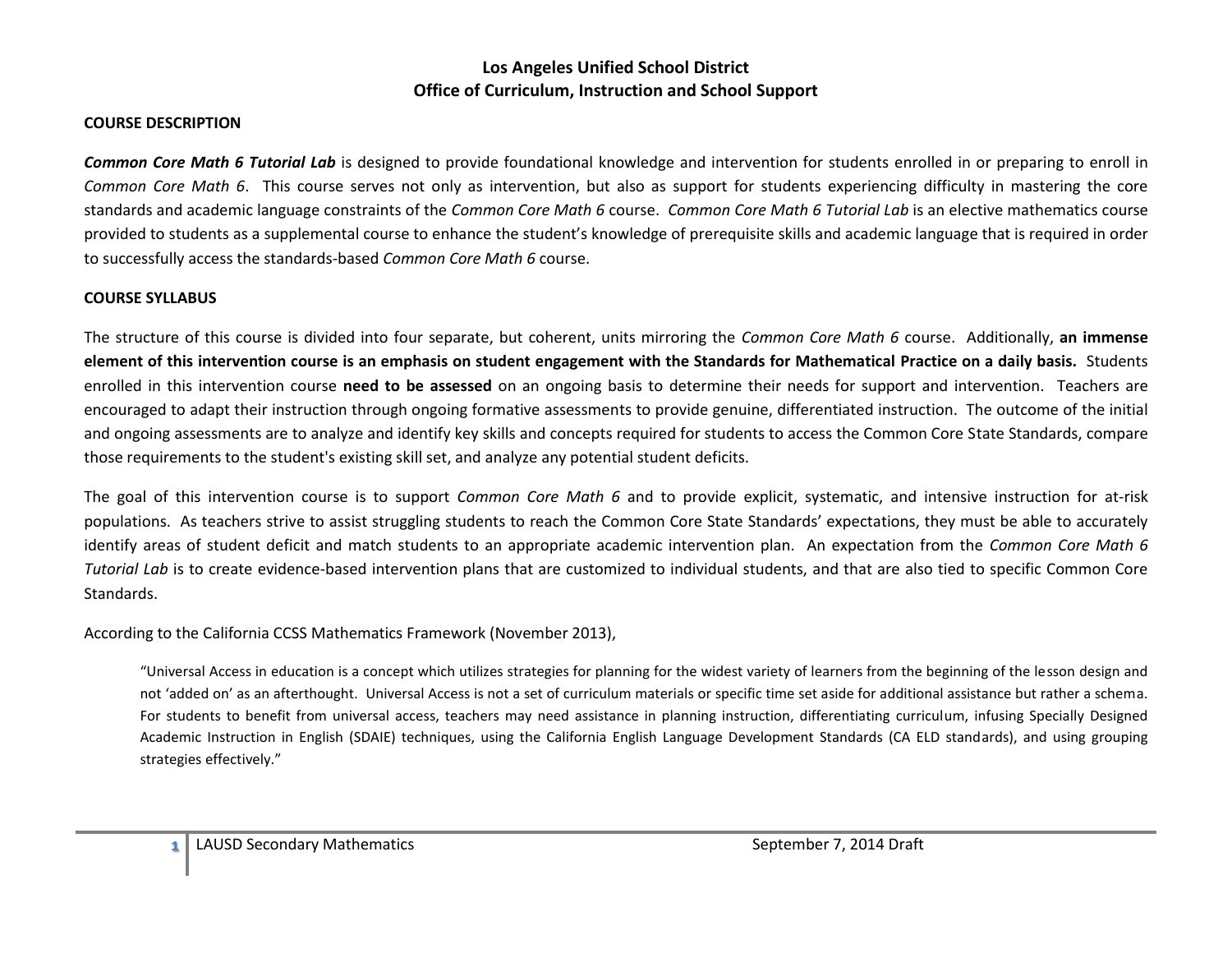Therefore, through careful planning for modifying curriculum, instruction, grouping, and assessment techniques, teachers are well prepared to adapt instruction to meet the needs of diverse learners in their classrooms.

#### **RATIONALE FOR SELECTED STANDARDS TO SUPPORT CC MATH 6**

In analyzing the 6<sup>th</sup> Grade Common Core State Standards listed in the LAUSD Curriculum Maps, the standards that were selected for this course are based on prerequisite standards needed to successfully master the Common Core State Standards for 6<sup>th</sup> Grade mathematics. The objective is to support students transitioning from the 1997 California Content Standards to the Common Core State Standards and to help ensure success in CC Math 6.

Standards that have been added to the 6<sup>th</sup> grade with this transition include: unit rate; measurement unit conversions; opposite and absolute values on the number line; vertical and horizontal distances on the coordinate plane; the distributive property and factoring; the introduction of independent and dependent variables; volume of right rectangular prisms with fractional edges; surface area with nets; dot plots; histograms; box plots; and statistical variability.

#### **MULTI-TIER MATHEMATICS INTERVENTIONS**

Gersten et. al. (2009) in the Practice Guide "[Assisting Students Struggling with Mathematics: RtI for Elementary and Middle School](http://ies.ed.gov/ncee/wwc/pdf/practice_guides/rti_math_pg_042109.pdf)" presented evidence for the effectiveness of combinations of systematic and explicit instruction that include teacher demonstrations and think alouds early in the lesson, unit, or module; student verbalization of how a problem was solved; scaffolded practice; and immediate corrective feedback. In instruction that is systematic, concepts are introduced in a logical, coherent order and students have many opportunities to apply each concept. Below are the recommendations (Recommendations 3 and 4 received strong evidence rating).

**Recommendation 1**. Screen all students to identify those at risk for potential mathematics difficulties and provide interventions to students identified as at risk. *It is suggested that you use any of the following instruments to screen students: MDTP, Scholastic Math Inventory, Easy CMB, etc.*

**Recommendation 2**. Instructional materials for students receiving interventions should focus intensely on in-depth treatment of whole numbers in kindergarten through grade 5 and on rational numbers in grades 4 through 8. These materials should be selected by committee.

**Recommendation 3**. Instruction during the intervention should be explicit and systematic. This includes providing models of proficient problem solving, verbalization of thought processes, guided practice, corrective feedback, and frequent cumulative review.

**Recommendation 4**. Interventions should include instruction on solving word problems that is based on common underlying structures. *Teachers may consider using some of the strategies in "[Improving Mathematical Problem Solving in Grades 4 Through 8](http://ies.ed.gov/ncee/wwc/pdf/practice_guides/mps_pg_052212.pdf)" in teaching students problem solving*.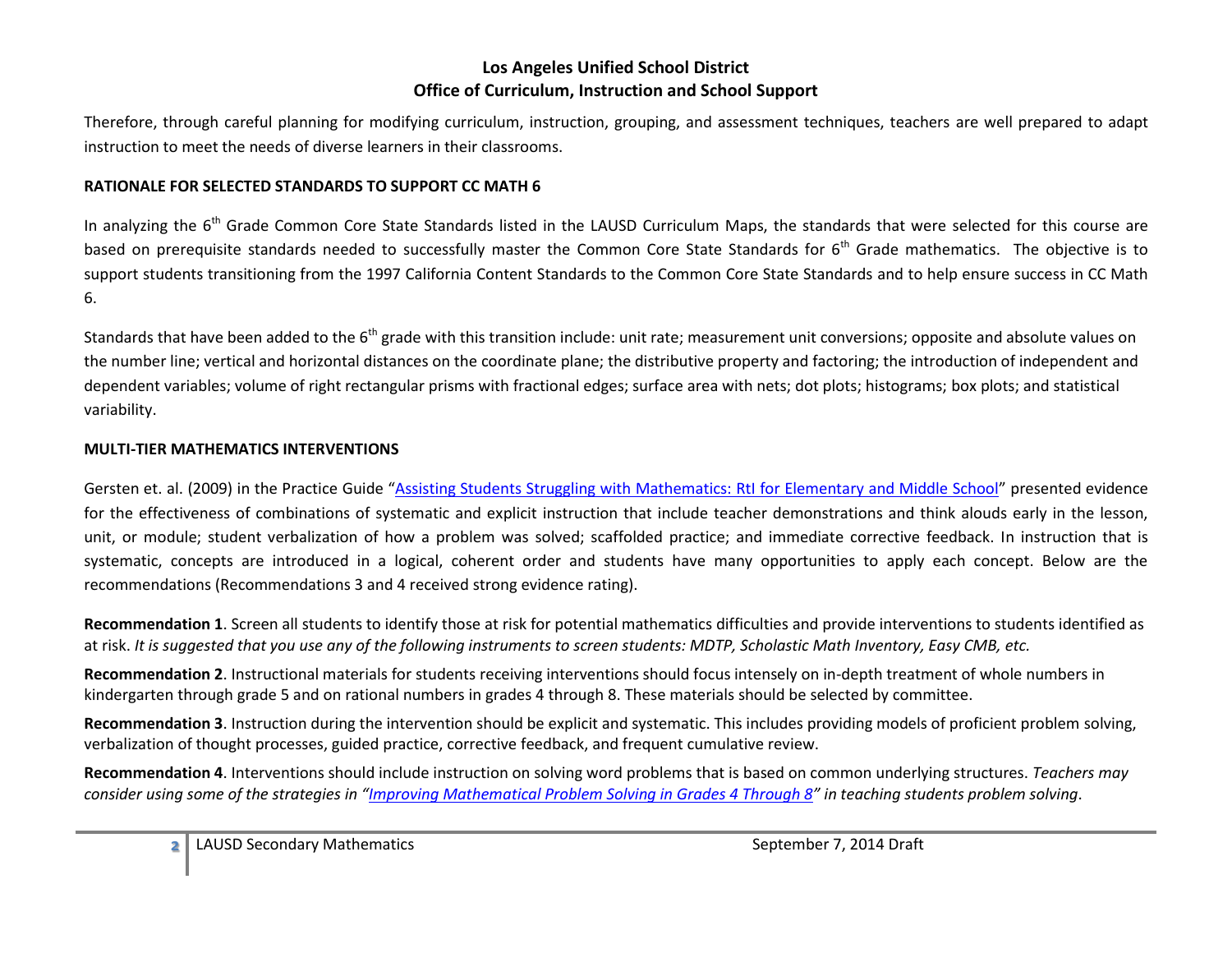**Recommendation 5**. Intervention materials should include opportunities for students to work with visual representations of mathematical ideas and interventionists should be proficient in the use of visual representations of mathematical ideas.

**Recommendation 6**. Interventions at all grade levels should devote about 10 minutes in each session to building fluent retrieval of basic arithmetic facts.

**Recommendation 7**. Monitor the progress of students receiving supplemental instruction and other students who are at risk.

| Unit 1<br><b>Using Concepts of Rate and Ratio to Solve Problems</b>           |                                                                                                                                                                                                                                                                                                                                    |                                                                                                                                                                                                                                                                                                        |
|-------------------------------------------------------------------------------|------------------------------------------------------------------------------------------------------------------------------------------------------------------------------------------------------------------------------------------------------------------------------------------------------------------------------------|--------------------------------------------------------------------------------------------------------------------------------------------------------------------------------------------------------------------------------------------------------------------------------------------------------|
| <b>Concepts/Clusters</b>                                                      | <b>Prerequisite Standards to Support CC Math 6</b>                                                                                                                                                                                                                                                                                 | <b>Suggested Resources</b>                                                                                                                                                                                                                                                                             |
| Understand ratio<br>concepts and use<br>ratio reasoning to<br>solve problems. | 4.0A.2:<br>Multiply or divide to solve word problems<br>involving multiplicative comparison, e.g., by<br>using drawings and equations with a symbol<br>for the unknown number to represent the<br>problem, distinguishing multiplicative<br>comparison from additive comparison.                                                   | 1. Illustrative Mathematics: Comparing Money Raised<br>https://www.illustrativemathematics.org/illustrations/263<br>EngageNY: Unit Conversion and Problem Solving with Metric<br>2.<br>Measurement<br>https://www.engageny.org/sites/default/files/resource/attachment<br>s/math-g4-m2-full-module.pdf |
|                                                                               | 4.MD.1:<br>Know relative sizes of measurement units<br>within one system of units including km, m,<br>cm; kg, g; lb, oz.; l, ml; hr, min, sec. Within a<br>single system of measurement, express                                                                                                                                   | 3. LearnNC: Does One Cup of Anything Weigh the Same?<br>http://www.learnnc.org/?standards=Mathematics--Grade 4--<br><b>Measurement and Data</b><br>4. Illustrative Mathematics: Running a Mile                                                                                                         |
|                                                                               | measurements in a larger unit in terms of a<br>smaller unit. Record measurement<br>equivalents in a two-column table. For<br>example, know that 1 ft is 12 times as long as<br>1 in. Express the length of a 4 ft snake as 48<br>in. Generate a conversion table for feet and<br>inches listing the number pairs (1, 12), (2, 24), | https://www.illustrativemathematics.org/illustrations/22<br>EngageNY: Multiplication and Division of Fractions and Decimal<br>5.<br>Fractions<br>https://www.engageny.org/sites/default/files/resource/attachments<br>/math-g5-m4-full-module.pdf                                                      |
|                                                                               | $(3, 36)$ ,<br>5.NF.5:<br>Interpret multiplication as scaling (resizing),                                                                                                                                                                                                                                                          | <b>NCTM Illuminations:</b> Exploring Equal Sets<br>6.<br>http://illuminations.nctm.org/LessonDetail.aspx?ID=L317<br>7. NCTM Illuminations: Finding Products                                                                                                                                            |
| 3                                                                             | <b>LAUSD Secondary Mathematics</b>                                                                                                                                                                                                                                                                                                 | September 7, 2014 Draft                                                                                                                                                                                                                                                                                |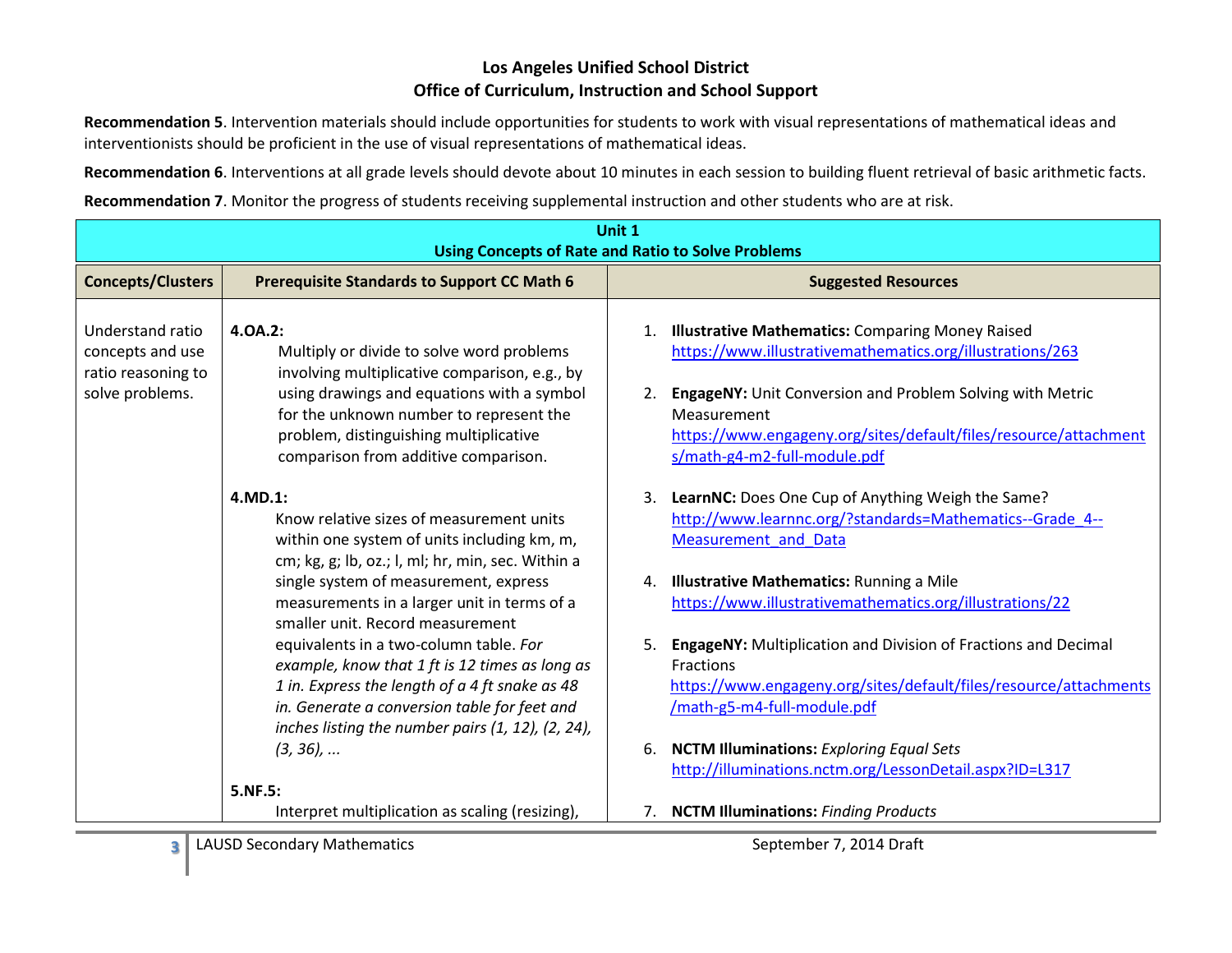| <b>Concepts/Clusters</b> | <b>Prerequisite Standards to Support CC Math 6</b>                                                                                                                                                                                                                                                                                                                                                                                                                                                                                   | <b>Suggested Resources</b>                                                                                                                                                                                                                                                                                  |
|--------------------------|--------------------------------------------------------------------------------------------------------------------------------------------------------------------------------------------------------------------------------------------------------------------------------------------------------------------------------------------------------------------------------------------------------------------------------------------------------------------------------------------------------------------------------------|-------------------------------------------------------------------------------------------------------------------------------------------------------------------------------------------------------------------------------------------------------------------------------------------------------------|
|                          | by:                                                                                                                                                                                                                                                                                                                                                                                                                                                                                                                                  | http://illuminations.nctm.org/LessonDetail.aspx?ID=L528                                                                                                                                                                                                                                                     |
|                          | Comparing the size of a product to the<br>a.<br>size of one factor on the basis of the<br>size of the other factor, without<br>performing the indicated multiplication.                                                                                                                                                                                                                                                                                                                                                              | 8. NCTM Illuminations: Hopping on the Number Line<br>http://illuminations.nctm.org/LessonDetail.aspx?ID=L316<br>9. NCTM Illuminations: Keeping It All Together                                                                                                                                              |
|                          | b.<br>Explaining multiplying a given number<br>by a fraction greater than 1 results in a<br>product greater than the given number<br>(recognizing multiplication by whole<br>numbers greater than 1 as a familiar<br>case); explaining why multiplying a<br>given number by a fraction less than 1<br>results in a product smaller than the<br>given number; and relating the<br>principle of fraction equivalence $a/b =$<br>$(n \times a)/(n b)$ to the effect of multiplying<br>$a/b$ by 1.                                       | http://illuminations.nctm.org/LessonDetail.aspx?ID=L329<br>10. NCTM Illuminations: Multiplication Stories<br>http://illuminations.nctm.org/LessonDetail.aspx?ID=L529<br>11. NCTM Illuminations: Problem Solving Tasks<br>http://illuminations.nctm.org/Lessons/Architect/Architect-AS-<br>ProbSolvTasks.pdf |
|                          | 5.NF.3:                                                                                                                                                                                                                                                                                                                                                                                                                                                                                                                              |                                                                                                                                                                                                                                                                                                             |
|                          | Interpret a fraction as division of the<br>numerator by the denominator $(a/b = a \div b)$ .<br>Solve word problems involving division of<br>whole numbers leading to answers in the<br>form of fractions or mixed numbers, e.g., by<br>using visual fraction models or equations to<br>represent the problem. For example, interpret<br>3/4 as the result of dividing 3 by 4, noting that<br>3/4 multiplied by 4 equals 3, and that when 3<br>wholes are shared equally among 4 people<br>each person has a share of size 3/4. If 9 |                                                                                                                                                                                                                                                                                                             |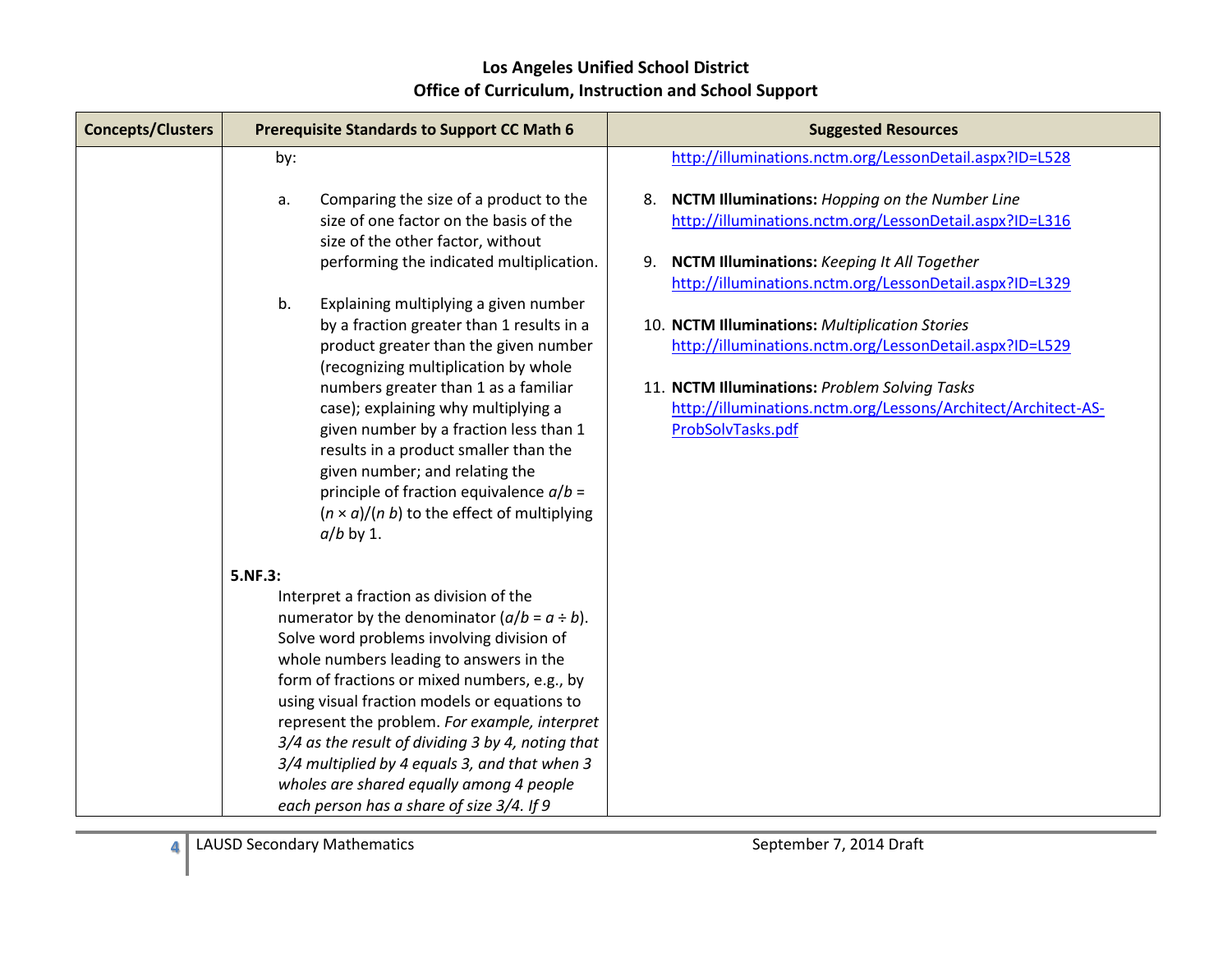| <b>Concepts/Clusters</b>                                                            | <b>Prerequisite Standards to Support CC Math 6</b>                                                                                                                                                                                                                                                                                                                                                                                                                                                                              | <b>Suggested Resources</b>                                                                                                                                                                                                                                                                                                                                                                                               |
|-------------------------------------------------------------------------------------|---------------------------------------------------------------------------------------------------------------------------------------------------------------------------------------------------------------------------------------------------------------------------------------------------------------------------------------------------------------------------------------------------------------------------------------------------------------------------------------------------------------------------------|--------------------------------------------------------------------------------------------------------------------------------------------------------------------------------------------------------------------------------------------------------------------------------------------------------------------------------------------------------------------------------------------------------------------------|
|                                                                                     | people want to share a 50-pound sack of rice<br>equally by weight, how many pounds of rice<br>should each person get? Between what two<br>whole numbers does your answer lie?                                                                                                                                                                                                                                                                                                                                                   |                                                                                                                                                                                                                                                                                                                                                                                                                          |
|                                                                                     | 5.NF.7:<br>Apply and extend previous understandings of<br>division to divide unit fractions by whole<br>numbers and whole numbers by unit<br>fractions.                                                                                                                                                                                                                                                                                                                                                                         |                                                                                                                                                                                                                                                                                                                                                                                                                          |
|                                                                                     | <b>Examples of Essential Questions for Unit 1</b>                                                                                                                                                                                                                                                                                                                                                                                                                                                                               | <b>Standards for Mathematical Practice</b>                                                                                                                                                                                                                                                                                                                                                                               |
| 1.<br>2.<br>3.<br>4.<br>5.<br>6.<br>problems?<br>7.<br>remain the same?             | How might comparisons help us to problem solve?<br>How is a ratio different from a fraction?<br>Why is a unit rate important for solving problems?<br>Why does each mathematical operation (addition, subtraction,<br>multiplication, division) have an opposite?<br>Why might division be the opposite of multiplication?<br>How might division be used to help to solve multiplication<br>In what ways might a division problem look different but still<br>8. How might someone use rate and ratio in real world situations? | Make sense of problems and persevere in solving them.<br>1.<br>Reason abstractly and quantitatively.<br>2.<br>Construct viable arguments and critique the reasoning of others.<br>3.<br>Model with mathematics.<br>$\mathbf{4}$<br>Use appropriate tools strategically.<br>5.<br>Attend to precision.<br>6.<br>Look for and make use of structure.<br>7.<br>Look for and express regularity in repeated reasoning.<br>8. |
| <b>Performance Objectives for Unit 1</b><br>Students will grow in their ability to: |                                                                                                                                                                                                                                                                                                                                                                                                                                                                                                                                 | *Guiding Questions for Implementing<br><b>Standards for Mathematical Practices #1 and #2</b>                                                                                                                                                                                                                                                                                                                             |
| 1.<br>comparison.<br>2.<br>3.                                                       | Compare and describe situations that involve multiplicative<br>Multiply and/or divide to solve word problems.<br>Determine and use a variety of representations to model<br>problems that involve multiplicative comparison.<br>4. Translate comparative situations into equations with an unknown                                                                                                                                                                                                                              | How might you describe this problem in your own words?<br>1.<br>What are some other problems that are similar to this problem?<br>2.<br>What do you notice about ?<br>3.<br>What information is given in the problem?<br>4.<br>Share with me the steps you've used up to this point.<br>5.<br>What are some other strategies you might try?<br>6.                                                                        |
| and solve.                                                                          |                                                                                                                                                                                                                                                                                                                                                                                                                                                                                                                                 | 7.<br>Which steps in the process are you confident about?                                                                                                                                                                                                                                                                                                                                                                |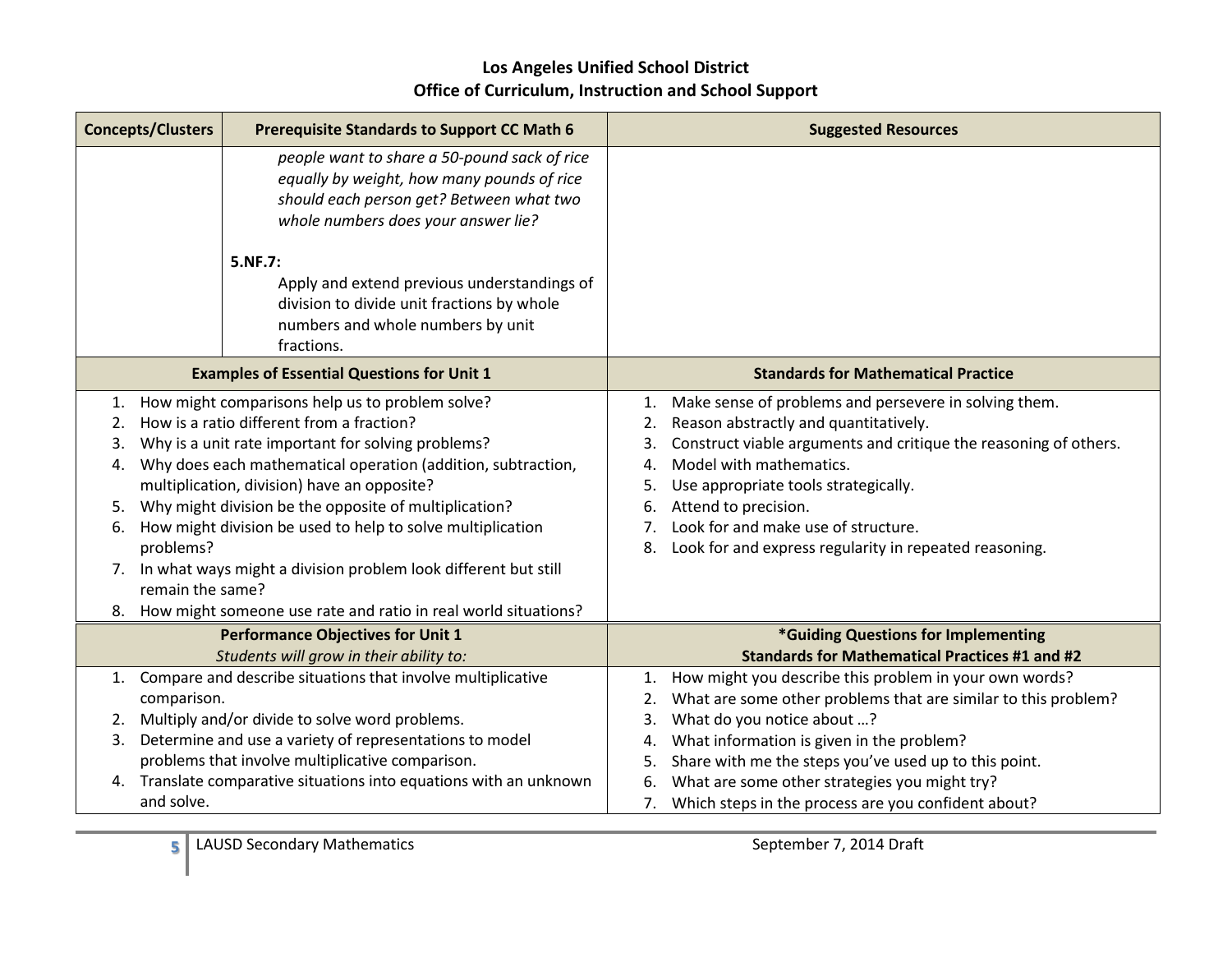|                                                                                                                                                                                                                                                                                                                                                                                                                                                                                                                                                                                                                                                                                                                                                                                                            | <b>Performance Objectives for Unit 1</b>                                                                                                                                                                                                                                                                                                                                                                                                                                                                                                                         | *Guiding Questions for Implementing                                                                                                                                                                                                                                                                                                                                                                                                                                                                                                                         |
|------------------------------------------------------------------------------------------------------------------------------------------------------------------------------------------------------------------------------------------------------------------------------------------------------------------------------------------------------------------------------------------------------------------------------------------------------------------------------------------------------------------------------------------------------------------------------------------------------------------------------------------------------------------------------------------------------------------------------------------------------------------------------------------------------------|------------------------------------------------------------------------------------------------------------------------------------------------------------------------------------------------------------------------------------------------------------------------------------------------------------------------------------------------------------------------------------------------------------------------------------------------------------------------------------------------------------------------------------------------------------------|-------------------------------------------------------------------------------------------------------------------------------------------------------------------------------------------------------------------------------------------------------------------------------------------------------------------------------------------------------------------------------------------------------------------------------------------------------------------------------------------------------------------------------------------------------------|
|                                                                                                                                                                                                                                                                                                                                                                                                                                                                                                                                                                                                                                                                                                                                                                                                            |                                                                                                                                                                                                                                                                                                                                                                                                                                                                                                                                                                  | <b>Standards for Mathematical Practices #1 and #2</b>                                                                                                                                                                                                                                                                                                                                                                                                                                                                                                       |
| Students will grow in their ability to:<br>Compare different units of measure within the same system.<br>5.<br>Convert large units of measurement into smaller units of<br>6.<br>measurement (in the same system)<br>Use a t-chart to convert larger units into smaller units.<br>7.<br>Analyze how numbers are changed when multiplied by fractions.<br>8.<br>Know that scaling (resizing) involves multiplication.<br>9.<br>Compare the size of a product to the size of one factor<br>10.<br>11. Draw pictures to model situations of scaling.<br>12. Interpret a fraction as division of the numerator by the<br>denominator.<br>13. Interpret the remainder of a solution as a fractional part of the<br>problem.<br>14. Know and understand the relationship between multiplication and<br>division. |                                                                                                                                                                                                                                                                                                                                                                                                                                                                                                                                                                  | Describe what you have already tried. What might you change?<br>8.<br>Describe the relationship between the two figures.<br>9.<br>10. How is  related to ?<br>11. What is the relationship between  and ?<br>12. What properties might we use to find a solution?<br>13. How did you come to the decision that you needed to use ?<br>14. What might the numbers used in the problem represent?<br>15. What does this (figure, symbol, quantity, etc.) mean to you?                                                                                         |
|                                                                                                                                                                                                                                                                                                                                                                                                                                                                                                                                                                                                                                                                                                                                                                                                            |                                                                                                                                                                                                                                                                                                                                                                                                                                                                                                                                                                  | Unit 2                                                                                                                                                                                                                                                                                                                                                                                                                                                                                                                                                      |
|                                                                                                                                                                                                                                                                                                                                                                                                                                                                                                                                                                                                                                                                                                                                                                                                            |                                                                                                                                                                                                                                                                                                                                                                                                                                                                                                                                                                  | <b>Extending the Understanding of the Number System</b>                                                                                                                                                                                                                                                                                                                                                                                                                                                                                                     |
| <b>Concepts/Clusters</b>                                                                                                                                                                                                                                                                                                                                                                                                                                                                                                                                                                                                                                                                                                                                                                                   | <b>Prerequisite Standards to Support CC Math 6</b>                                                                                                                                                                                                                                                                                                                                                                                                                                                                                                               | <b>Suggested Resources</b>                                                                                                                                                                                                                                                                                                                                                                                                                                                                                                                                  |
| Apply and extend<br>previous<br>understandings of<br>multiplication and<br>division to divide<br>fractions by<br>fractions.                                                                                                                                                                                                                                                                                                                                                                                                                                                                                                                                                                                                                                                                                | 5.NF.4:<br>Apply and extend previous understandings of<br>multiplication to multiply a fraction or whole<br>number by a fraction.<br>Interpret the product $(a/b) \times q$ as a parts<br>a.<br>of a partition of $q$ into $b$ equal parts;<br>equivalently, as the result of a sequence of<br>operations $a \times q \div b$ . For example, use a<br>visual fraction model to show (2/3) $\times$ 4 =<br>8/3, and create a story context for this<br>equation. Do the same with $(2/3) \times (4/5) =$<br>$8/15$ . (In general, $(a/b) \times (c/d) = ac/bd$ .) | 1. Illustrative Mathematics: Conner and Makayla Discuss<br>Multiplication<br>https://www.illustrativemathematics.org/illustrations/321<br>2. Illustrative Mathematics: Folding Strips of Paper<br>https://www.illustrativemathematics.org/illustrations/965<br><b>NYCDOE: Time For Recess</b><br>3.<br>http://schools.nyc.gov/NR/rdonlyres/B8B8BDAD-2EF2-4BF8-AE93-<br>114C48B563E2/130938/NYCDOEG5Math TimeforRecess Final.pdf<br><b>Fraction Bars: Multiplying Fractions</b><br>4.<br>http://fractionbars.com/CommonCore/Gd5Les/CCSSMultiStep3Gd5.<br>pdf |
| 6                                                                                                                                                                                                                                                                                                                                                                                                                                                                                                                                                                                                                                                                                                                                                                                                          | <b>LAUSD Secondary Mathematics</b>                                                                                                                                                                                                                                                                                                                                                                                                                                                                                                                               | September 7, 2014 Draft                                                                                                                                                                                                                                                                                                                                                                                                                                                                                                                                     |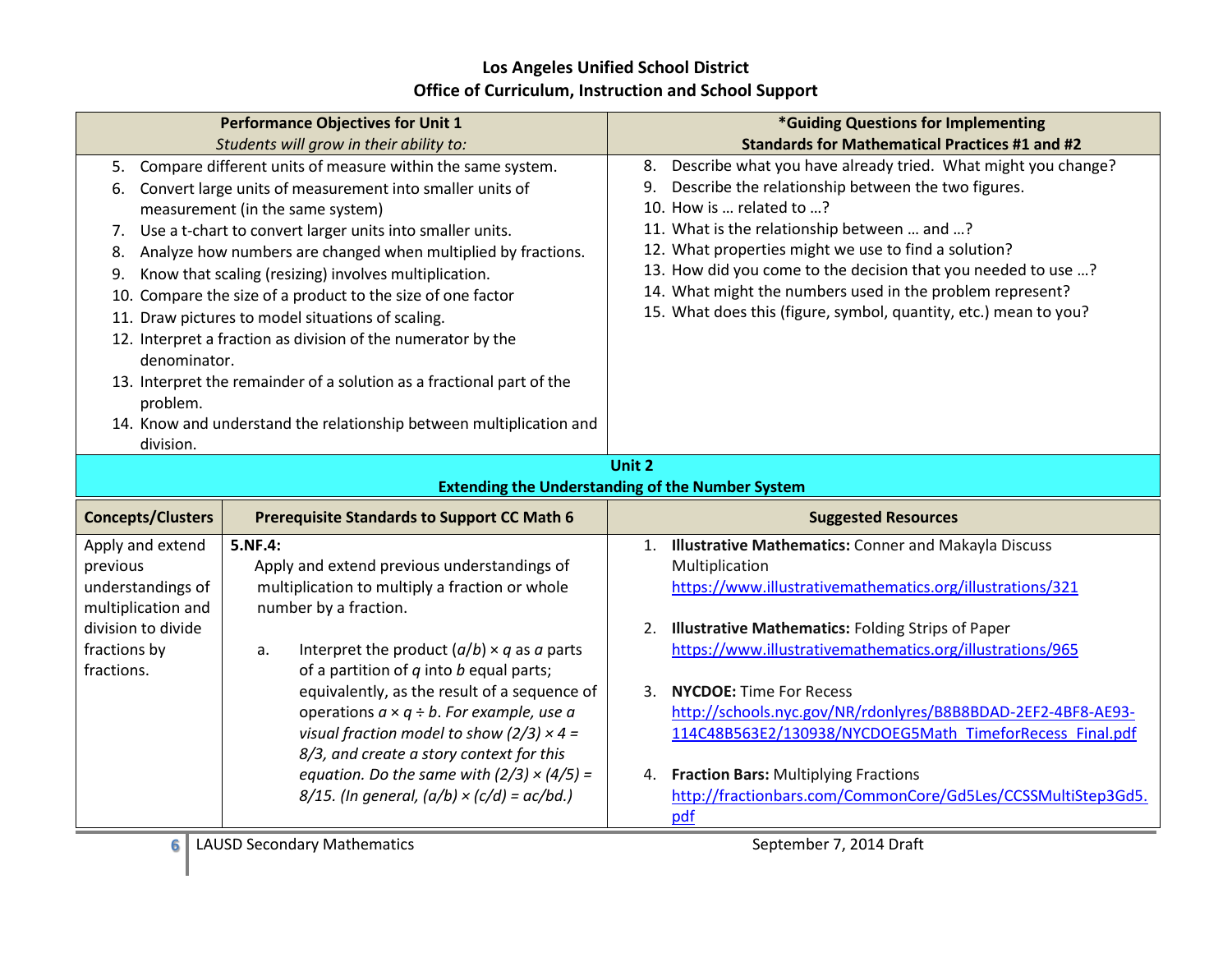| <b>Concepts/Clusters</b>                                                   | <b>Prerequisite Standards to Support CC Math 6</b>                                                                                                                                                                                                                                                                                                                           | <b>Suggested Resources</b>                                                                                                                            |
|----------------------------------------------------------------------------|------------------------------------------------------------------------------------------------------------------------------------------------------------------------------------------------------------------------------------------------------------------------------------------------------------------------------------------------------------------------------|-------------------------------------------------------------------------------------------------------------------------------------------------------|
|                                                                            | Find the area of a rectangle with fractional<br>b.<br>side lengths by tiling it with unit squares of<br>the appropriate unit fraction side lengths,<br>and show that the area is the same as<br>would be found by multiplying the side<br>lengths. Multiply fractional side lengths to<br>find areas of rectangles, and represent<br>fraction products as rectangular areas. | 5. Inside Mathematics: Party Time - Level B<br>http://www.insidemathematics.org/assets/problems-of-the-<br>month/party%20time.pdf                     |
| Compute fluently<br>with multi-digit<br>numbers and find<br>common factors | 5.NBT.5:<br>Fluently multiply multi-digit whole numbers<br>using the standard algorithm.                                                                                                                                                                                                                                                                                     | 6. Illustrative Mathematics: Through the Grapevine<br>http://www.insidemathematics.org/assets/problems-of-the-<br>month/through%20the%20grapevine.pdf |
| and multiples.                                                             | 5.NBT.6:<br>Find whole-number quotients of whole numbers<br>with up to four-digit dividends and two-digit                                                                                                                                                                                                                                                                    | <b>Illustrative Mathematics: The Value of Education</b><br>7 <sub>1</sub><br>https://www.illustrativemathematics.org/illustrations/1293               |
|                                                                            | divisors, using strategies based on place value,<br>the properties of operations, and/or the<br>relationship between multiplication and division.                                                                                                                                                                                                                            | <b>Illustrative Mathematics:</b> Elmer's Multiplication Error<br>8.<br>https://www.illustrativemathematics.org/illustrations/1812                     |
|                                                                            | Illustrate and explain the calculation by using<br>equations, rectangular arrays, and/or area<br>models.                                                                                                                                                                                                                                                                     | <b>Illustrative Mathematics: Minutes and Days</b><br>9.<br>https://www.illustrativemathematics.org/illustrations/878                                  |
|                                                                            | 5.NBT.7:<br>Add, subtract, multiply, and divide decimals to                                                                                                                                                                                                                                                                                                                  | 10. Illustrative Mathematics: The Value of Education<br>https://www.illustrativemathematics.org/illustrations/1293                                    |
|                                                                            | hundredths, using concrete models or drawings<br>and strategies based on place value, properties of<br>operations, and/or the relationship between                                                                                                                                                                                                                           | 11. EngageNY: Grade 5 Module 2<br>https://www.engageny.org/taxonomy/term/9561                                                                         |
|                                                                            | addition and subtraction; relate the strategy to a<br>written method and explain the reasoning used.                                                                                                                                                                                                                                                                         | 12. CCSS Math: 5.NBT.7<br>http://ccssmath.org/?page id=444                                                                                            |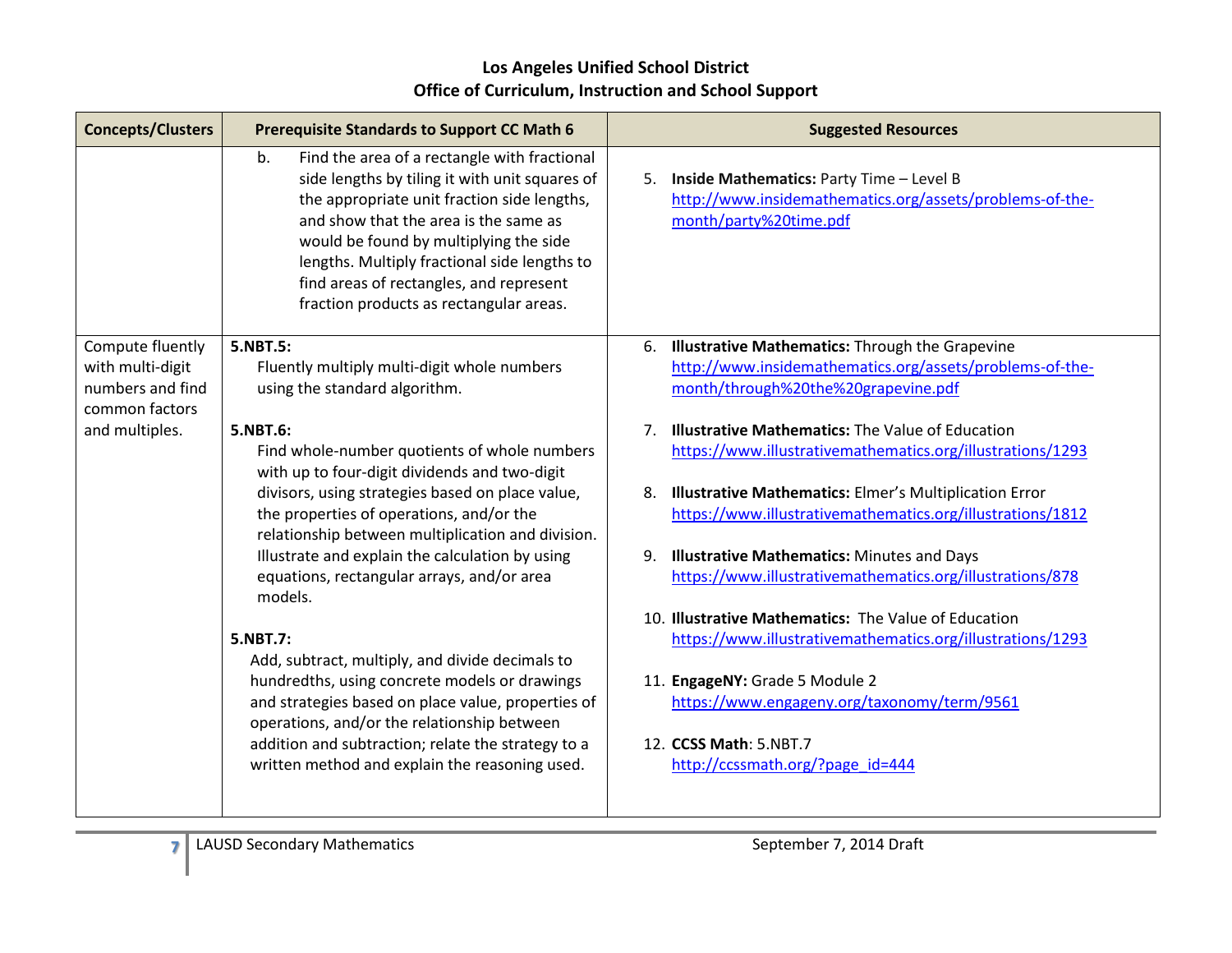| <b>Concepts/Clusters</b>                                                                              | <b>Prerequisite Standards to Support CC Math 6</b>                                                                                                                                                                                                                                                                                                                                                                                                                                                                                                                                                                                                                                              | <b>Suggested Resources</b>                                                                                                                                                                                                                                                                                                                                                                                     |
|-------------------------------------------------------------------------------------------------------|-------------------------------------------------------------------------------------------------------------------------------------------------------------------------------------------------------------------------------------------------------------------------------------------------------------------------------------------------------------------------------------------------------------------------------------------------------------------------------------------------------------------------------------------------------------------------------------------------------------------------------------------------------------------------------------------------|----------------------------------------------------------------------------------------------------------------------------------------------------------------------------------------------------------------------------------------------------------------------------------------------------------------------------------------------------------------------------------------------------------------|
| Apply and extend<br>previous<br>understandings of<br>numbers to the<br>system of rational<br>numbers. | 5.G.1:<br>Use a pair of perpendicular number lines, called<br>axes, to define a coordinate system, with the<br>intersection of the lines (the origin) arranged to<br>coincide with the 0 on each line and a given point<br>in the plane located by using an ordered pair of<br>numbers, called its coordinates. Understand that<br>the first number indicates how far to travel from<br>the origin in the direction of one axis, and the<br>second number indicates how far to travel in the<br>direction of the second axis, with the convention<br>that the names of the two axes and the<br>coordinates correspond (e.g., x-axis and x-<br>coordinate, y-axis and y-coordinate).             | 13. Illustrative Mathematics: Battle Ship Using Grid Paper<br>https://www.illustrativemathematics.org/illustrations/489<br>14. Inside Mathematics: Granny's Balloon Trip<br>http://www.insidemathematics.org/assets/common-core-math-<br>tasks/granny%27s%20balloon%20trip.pdf<br>15. EngageNY: Grade 5 Module 6<br>https://www.engageny.org/resource/grade-5-mathematics-module-<br>6                         |
|                                                                                                       | <b>Examples of Essential Questions for Unit 2</b>                                                                                                                                                                                                                                                                                                                                                                                                                                                                                                                                                                                                                                               | <b>Standards for Mathematical Practice</b>                                                                                                                                                                                                                                                                                                                                                                     |
| 1.<br>problem?<br>2.<br>solve problems?<br>3.<br>number line?<br>4.<br>5.<br>6.<br>7.<br>8.           | Why am I able to use multiplication to solve a fractional division<br>How can finding the greatest common factors make it easier to<br>How are positive and negative integers related to zero on the<br>What strategies might we use to find the area of a rectangle with<br>fractional side lengths?<br>Why is precision important when solving multi-digit whole<br>number and decimal problems?<br>Why is the standard algorithm of multiplication an efficient<br>method for multiplying?<br>Why is it essential to have efficient strategies in place for adding,<br>subtracting, multiplying, and dividing decimals?<br>Why is it important to know the essential parts of the coordinate | Make sense of problems and persevere in solving them.<br>1.<br>Reason abstractly and quantitatively.<br>2.<br>Construct viable arguments and critique the reasoning of others.<br>3.<br>Model with mathematics.<br>4.<br>Use appropriate tools strategically.<br>5.<br>Attend to precision.<br>6.<br>Look for and make use of structure.<br>7.<br>Look for and express regularity in repeated reasoning.<br>8. |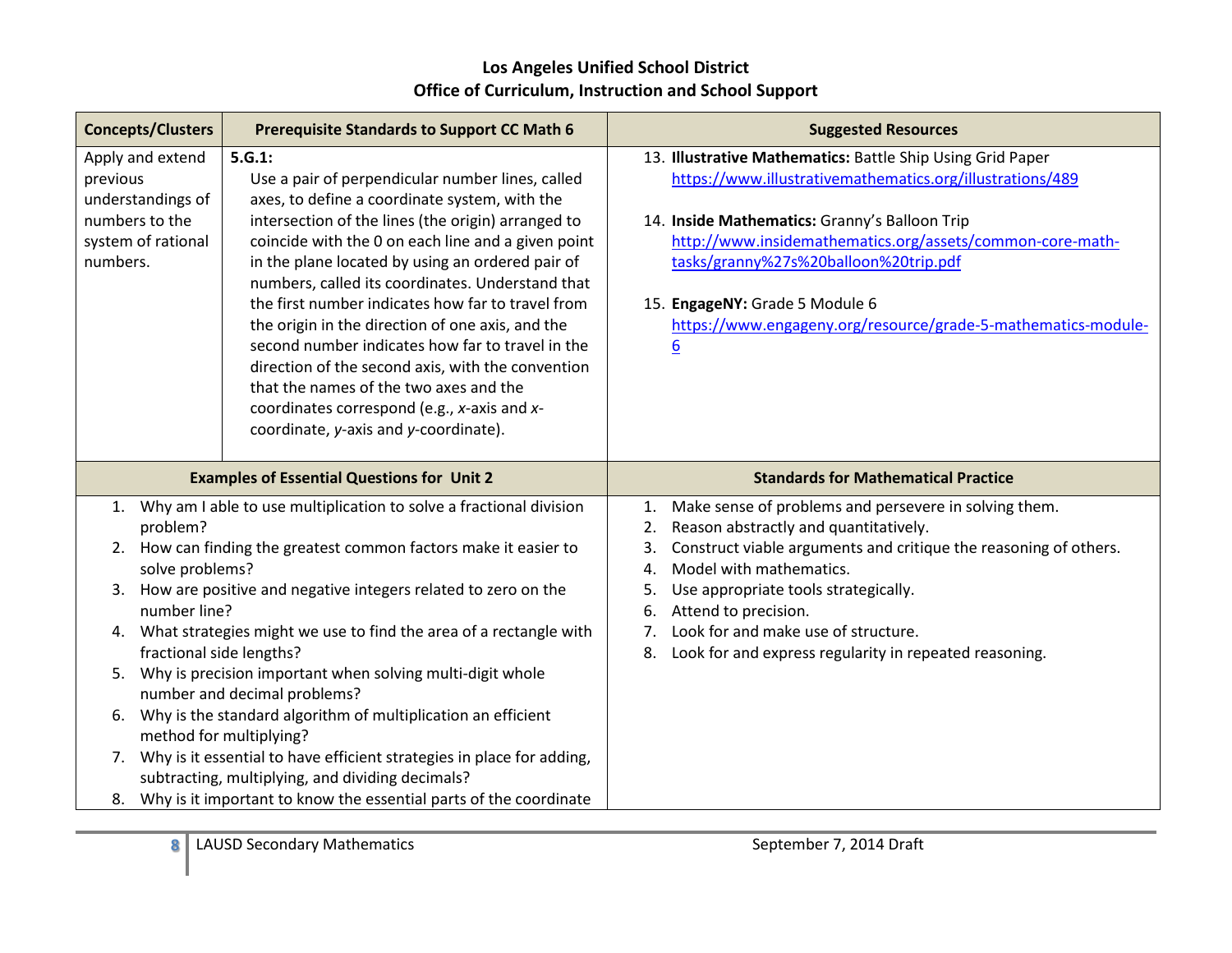| <b>Concepts/Clusters</b> | <b>Prerequisite Standards to Support CC Math 6</b>                                  | <b>Suggested Resources</b>                                                                   |
|--------------------------|-------------------------------------------------------------------------------------|----------------------------------------------------------------------------------------------|
|                          | system? How might these specific parts inform us on what to do?                     |                                                                                              |
|                          |                                                                                     |                                                                                              |
|                          |                                                                                     |                                                                                              |
|                          | <b>Performance Objectives for Unit 2</b><br>Students will grow in their ability to: | *Guiding Questions for Implementing<br><b>Standards for Mathematical Practices #3 and #4</b> |
| 1.                       | Multiply fractions by whole numbers.                                                | What mathematical evidence supports your thinking?<br>1.                                     |
| 2.                       | Multiply fractions by fractions                                                     | What made you choose that strategy?<br>2.                                                    |
| 3.                       | Interpret the product of a fraction verbally, using academic                        | How can you be sure that ?<br>3.                                                             |
| language.                |                                                                                     | How could you prove that ?<br>4.                                                             |
| 4.                       | Accurately and efficiently multiply multi-digit whole numbers                       | Will your approach still work if ?<br>5.                                                     |
|                          | using a variety of computational methods.                                           | What were you considering when ?<br>6.                                                       |
| 5.                       | Illustrate and explain division calculations by using equations,                    | 7. How did you decide on that strategy?                                                      |
|                          | rectangular arrays, and/or an area model.                                           | How did you test whether or not your approach is correct?<br>8.                              |
| 6.                       | Perform numerical operations on numbers, including dividing                         | How did you decide what the problem was asking you to find?<br>9.                            |
|                          | decimals to the hundredths place, using concrete models or                          | 10. Did you initially try a method that did not work? What hunches                           |
| drawings.                |                                                                                     | might you have for why it didn't work?                                                       |
| 7.                       | Identify locations on a coordinate plane.                                           | 11. What is the same and what is different about ?                                           |
| 8.                       | Identify all parts of the coordinate system.                                        | 12. How might you demonstrate a counterexample?                                              |
|                          |                                                                                     | 13. What mathematical model might you construct to represent the<br>problem?                 |
|                          |                                                                                     | 14. What are some ways to represent the quantities?                                          |
|                          |                                                                                     | 15. Where do you see one of the quantities in the task in your solution?                     |
|                          |                                                                                     | 16. What are some ways to visually represent ?                                               |
|                          |                                                                                     | 17. What might be an expression or equation that matches the                                 |
|                          |                                                                                     | (diagram, figure, table, etc.)?                                                              |
|                          |                                                                                     | 18. Would it help to create a mathematical model (diagram, graph,                            |
|                          |                                                                                     | table, etc.)?                                                                                |
|                          |                                                                                     |                                                                                              |
|                          |                                                                                     | Unit 3                                                                                       |
|                          |                                                                                     | <b>Understanding Expressions and Equations</b>                                               |
| 9                        | <b>LAUSD Secondary Mathematics</b>                                                  | September 7, 2014 Draft                                                                      |
|                          |                                                                                     |                                                                                              |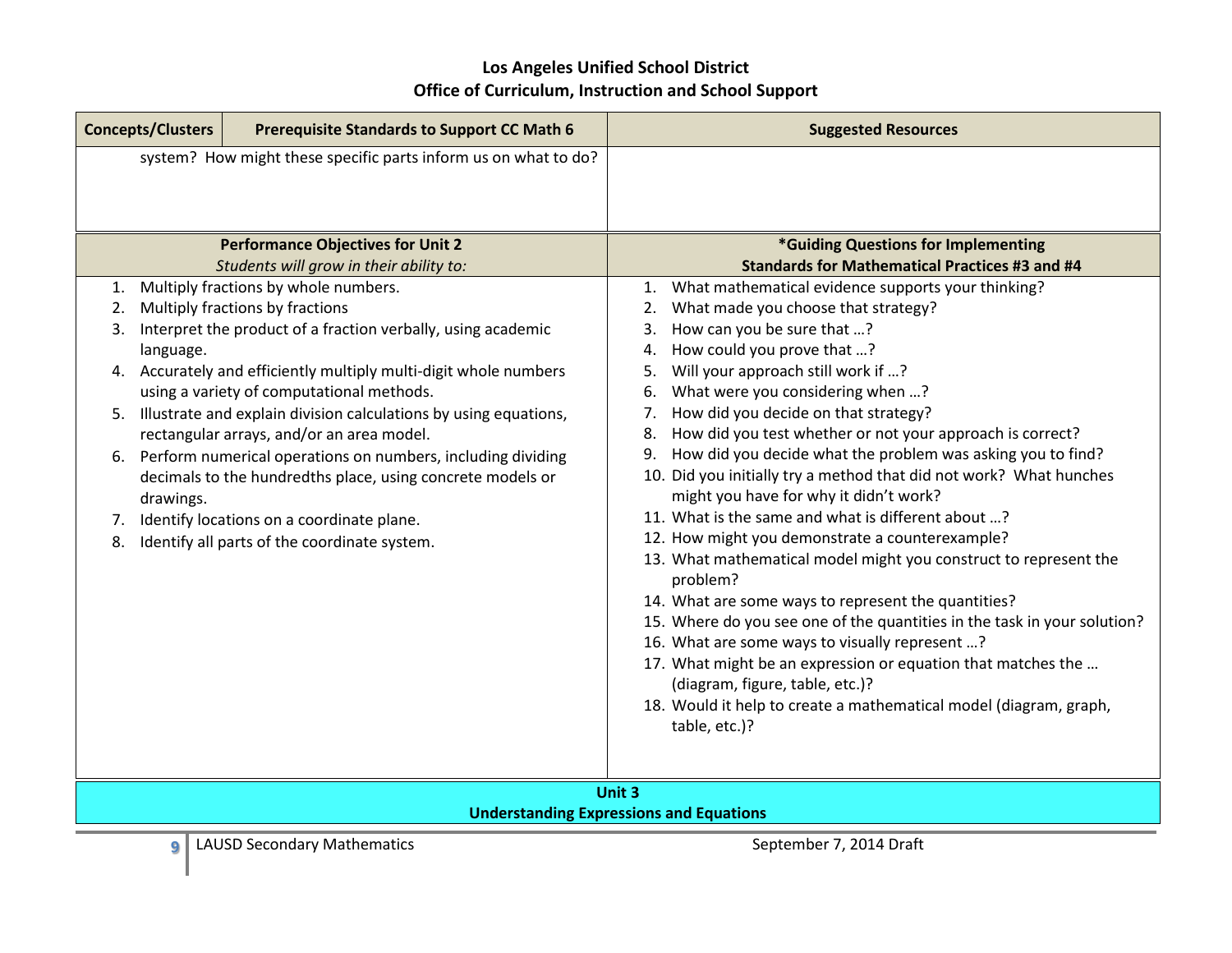| <b>Concepts/Clusters</b>      | <b>Standards to Support CC Math 6</b>                                                                                                                                                                                                                                                                                                                                                                                                                    | <b>Suggested Resources</b>                                                                                                                          |
|-------------------------------|----------------------------------------------------------------------------------------------------------------------------------------------------------------------------------------------------------------------------------------------------------------------------------------------------------------------------------------------------------------------------------------------------------------------------------------------------------|-----------------------------------------------------------------------------------------------------------------------------------------------------|
| Apply and extend              | 4.0A.4:                                                                                                                                                                                                                                                                                                                                                                                                                                                  | (4.0A.4) NCTM Illuminations:                                                                                                                        |
| previous<br>understandings of | Find all factor pairs for a whole number in the<br>range 1-100. Recognize that a whole number is                                                                                                                                                                                                                                                                                                                                                         | <b>Finding Products</b><br>1.                                                                                                                       |
| arithmetic to                 | a multiple of each of its factors. Determine                                                                                                                                                                                                                                                                                                                                                                                                             | <b>Making Your Own Product Game</b><br>2.                                                                                                           |
| algebraic                     | whether a given whole number in the range 1-                                                                                                                                                                                                                                                                                                                                                                                                             | 3.<br><b>Multiplication Stories</b>                                                                                                                 |
| expressions.                  | 100 is a multiple of a given one-digit number.                                                                                                                                                                                                                                                                                                                                                                                                           |                                                                                                                                                     |
|                               | Determine whether a given whole number in<br>the range 1-100 is prime or composite.                                                                                                                                                                                                                                                                                                                                                                      | <b>Product Game</b><br>4.                                                                                                                           |
|                               |                                                                                                                                                                                                                                                                                                                                                                                                                                                          | The Factor Game<br>5.                                                                                                                               |
|                               | 5.0A.2:                                                                                                                                                                                                                                                                                                                                                                                                                                                  | <b>The Product Game</b><br>6.                                                                                                                       |
|                               | Write simple expressions that record<br>calculations with numbers, and interpret<br>numerical expressions without evaluating them.<br>For example, express the calculation "add 8 and<br>7, then multiply by 2" as $2 \times (8 + 7)$ . Recognize<br>that $3 \times (18932 + 921)$ is three times as large as<br>18932 + 921, without having to calculate the<br>indicated sum or product.<br>5.0A.2.1:<br>Express a whole number in the range 2-50 as a | (5.0A.2) Khan Academy<br>7. Expressions with parentheses<br>(5.0A.3) Khan Academy<br>8. Visualizing and interpreting relationships between patterns |
|                               | product of its prime factors. For example, find                                                                                                                                                                                                                                                                                                                                                                                                          | (5.0A.3) NCTM Illuminations                                                                                                                         |
|                               | the prime factors of 24 and express 24 as<br>2x2x2x3. CA                                                                                                                                                                                                                                                                                                                                                                                                 | 9.<br><b>Running Races</b>                                                                                                                          |
|                               |                                                                                                                                                                                                                                                                                                                                                                                                                                                          | 10. Two Runners                                                                                                                                     |
|                               | 5.0A.3:                                                                                                                                                                                                                                                                                                                                                                                                                                                  |                                                                                                                                                     |
|                               | Generate two numerical patterns using two                                                                                                                                                                                                                                                                                                                                                                                                                |                                                                                                                                                     |
|                               | given rules. Identify apparent relationships<br>between corresponding terms. Form ordered                                                                                                                                                                                                                                                                                                                                                                | (5.0A.3) Online Practice from IXL                                                                                                                   |
|                               | pairs consisting of corresponding terms from                                                                                                                                                                                                                                                                                                                                                                                                             | 11. Algebra: Function tables                                                                                                                        |
|                               | the two patterns, and graph the ordered pairs                                                                                                                                                                                                                                                                                                                                                                                                            | 12. Algebra: Convert graphs to input/output tables                                                                                                  |
|                               | on a coordinate plane. For example, given the                                                                                                                                                                                                                                                                                                                                                                                                            |                                                                                                                                                     |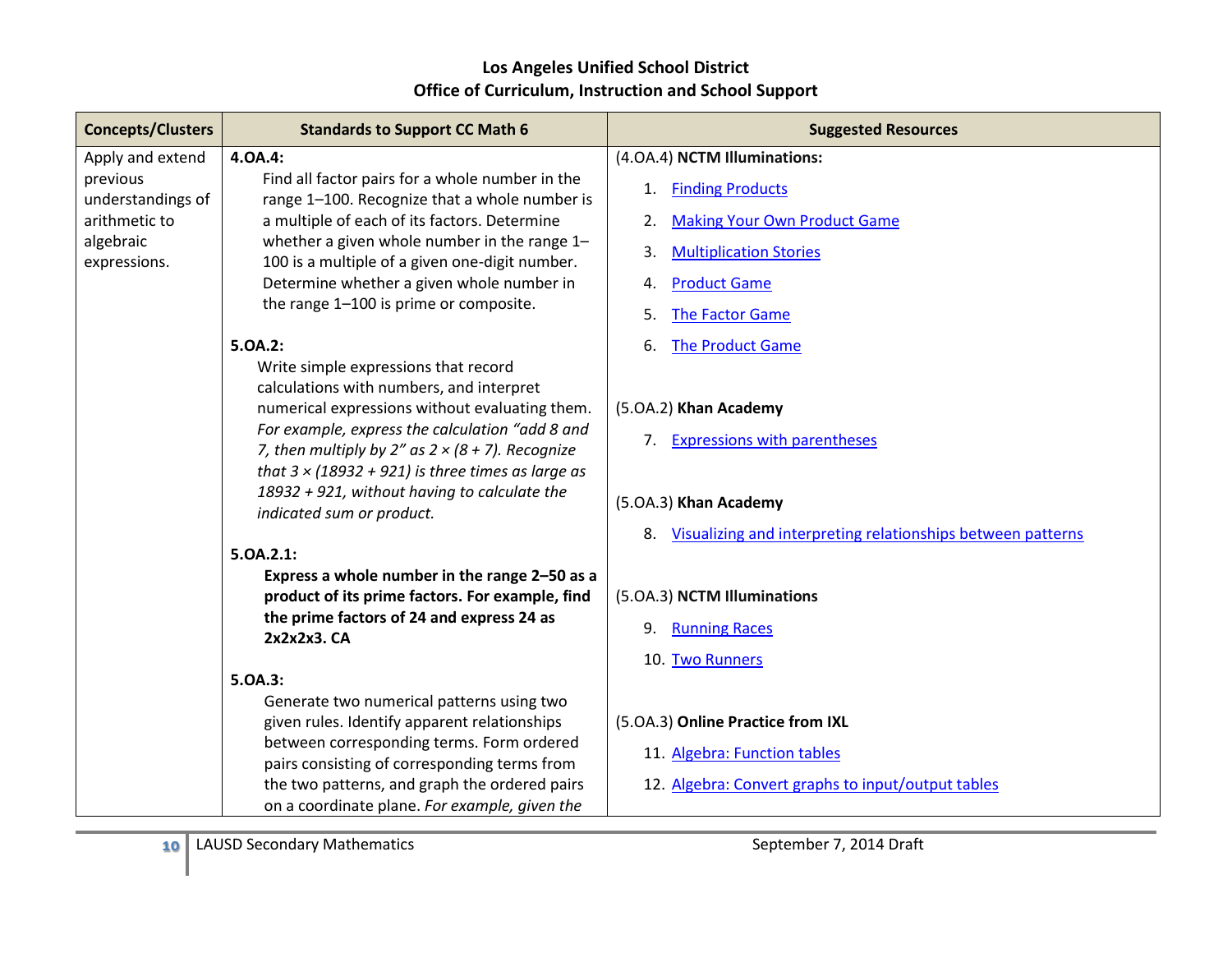|                                                                                                                                                                                                                                                                                                                                                                                                                                                                                                                                                                                                                                                                                                                                                                                                                                                                                                                                             | rule "Add 3" and the starting number 0, and<br>given the rule "Add 6" and the starting number<br>0, generate terms in the resulting sequences,<br>and observe that the terms in one sequence are<br>twice the corresponding terms in the other<br>sequence. Explain informally why this is so.<br>5.NBT.2:<br>Explain patterns in the number of zeros of the<br>product when multiplying a number by powers<br>of 10, and explain patterns in the placement of<br>the decimal point when a decimal is multiplied<br>or divided by a power of 10. Use whole-number<br>exponents to denote powers of 10. | 13. Algebra: Graph linear functions<br>14. Coordinate graphs: Coordinate graphs review - whole numbers only<br>(5.NBT.2) Khan Academy<br>15. Patterns in zeros<br>16. Understanding moving the decimal                                                                                                                                                                                                   |
|---------------------------------------------------------------------------------------------------------------------------------------------------------------------------------------------------------------------------------------------------------------------------------------------------------------------------------------------------------------------------------------------------------------------------------------------------------------------------------------------------------------------------------------------------------------------------------------------------------------------------------------------------------------------------------------------------------------------------------------------------------------------------------------------------------------------------------------------------------------------------------------------------------------------------------------------|--------------------------------------------------------------------------------------------------------------------------------------------------------------------------------------------------------------------------------------------------------------------------------------------------------------------------------------------------------------------------------------------------------------------------------------------------------------------------------------------------------------------------------------------------------------------------------------------------------|----------------------------------------------------------------------------------------------------------------------------------------------------------------------------------------------------------------------------------------------------------------------------------------------------------------------------------------------------------------------------------------------------------|
|                                                                                                                                                                                                                                                                                                                                                                                                                                                                                                                                                                                                                                                                                                                                                                                                                                                                                                                                             | <b>Examples of Essential Questions for Unit 3</b>                                                                                                                                                                                                                                                                                                                                                                                                                                                                                                                                                      | <b>Standards for Mathematical Practice</b>                                                                                                                                                                                                                                                                                                                                                               |
| 1. Why might knowing whether a number is prime or composite<br>helpful when factoring?<br>Why is the number 1 neither prime nor composite?<br>2.<br>Why is it essential to use grouping symbols (parentheses,<br>3.<br>brackets, and braces) when evaluating an expression?<br>Why might it be important to identify apparent relationships<br>4.<br>between corresponding terms?<br>In what ways might we compare numerical patterns?<br>5.<br>What role does a digit's position play on affecting its value?<br>6.<br>Why might we choose to represent powers of 10 in multiple<br>7.<br>forms, such as 10 raised to an exponent, the expanded form, and<br>standard notation?<br>8. What patterns may be seen in the number of zeros of a product<br>when a number is multiplied by powers of ten?<br>What patterns might exist in the placement of the decimal point<br>9.<br>when a decimal is multiplied or divided by a power of 10? |                                                                                                                                                                                                                                                                                                                                                                                                                                                                                                                                                                                                        | Make sense of problems and persevere in solving them.<br>1.<br>Reason abstractly and quantitatively.<br>Construct viable arguments and critique the reasoning of others.<br>3.<br>Model with mathematics.<br>4.<br>Use appropriate tools strategically.<br>5.<br>Attend to precision.<br>6.<br>Look for and make use of structure.<br>7.<br>Look for and express regularity in repeated reasoning.<br>8. |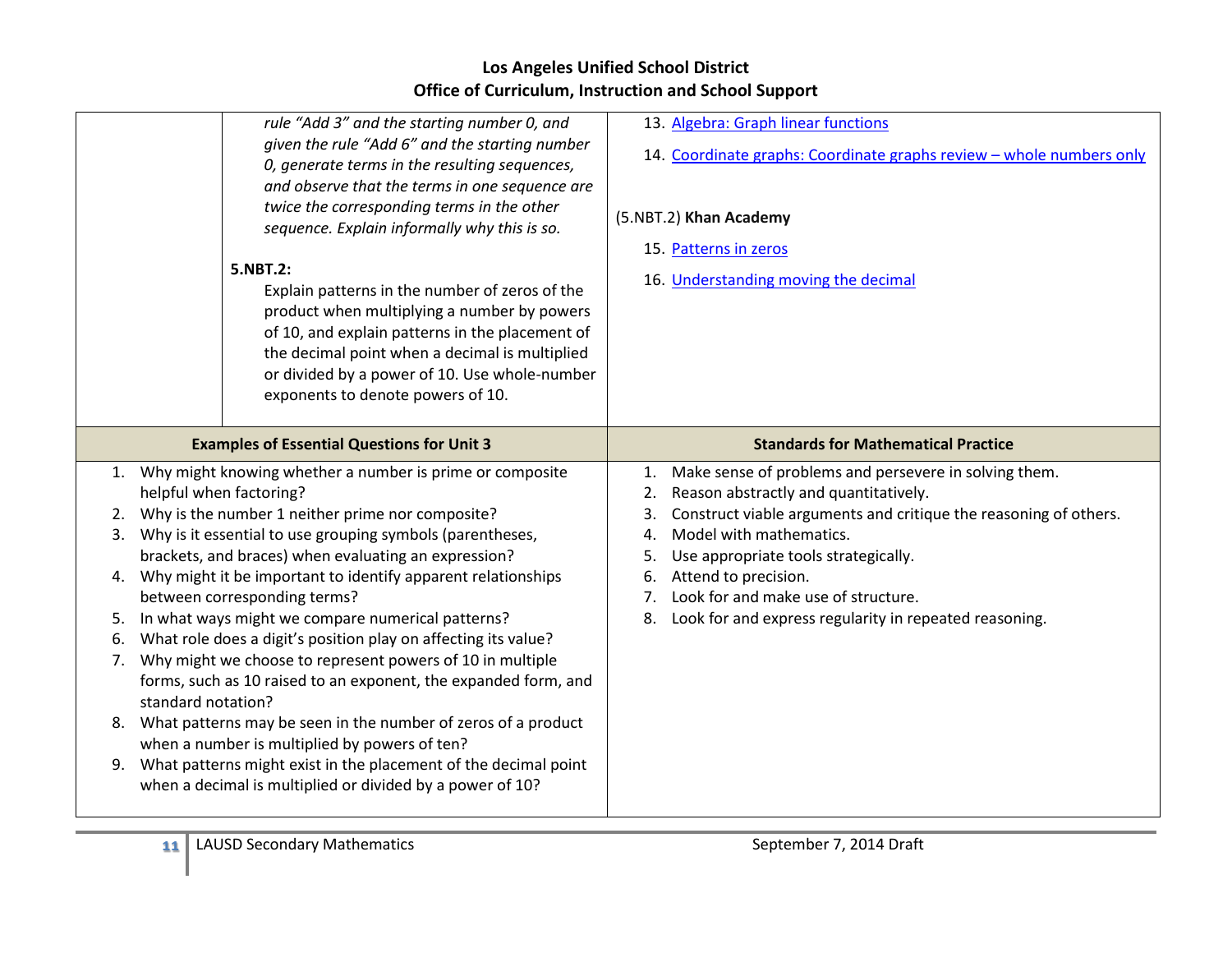| <b>Performance Objectives for Unit 3</b>                                                                                                                                                                                                                                                                                                                                                                                                                                                                                                                                                                                                                                                                                                                                                                                                                                                                                                                                                                                                                                                                                                                                            |                          |                                                                                                                                                                                                       | *Guiding Questions for Implementing                                                                                                                                                                                                                                                                                                                                                                                                                                                                                                                                                                                                                                                                                                                                                                                                                                                                                                                                                     |
|-------------------------------------------------------------------------------------------------------------------------------------------------------------------------------------------------------------------------------------------------------------------------------------------------------------------------------------------------------------------------------------------------------------------------------------------------------------------------------------------------------------------------------------------------------------------------------------------------------------------------------------------------------------------------------------------------------------------------------------------------------------------------------------------------------------------------------------------------------------------------------------------------------------------------------------------------------------------------------------------------------------------------------------------------------------------------------------------------------------------------------------------------------------------------------------|--------------------------|-------------------------------------------------------------------------------------------------------------------------------------------------------------------------------------------------------|-----------------------------------------------------------------------------------------------------------------------------------------------------------------------------------------------------------------------------------------------------------------------------------------------------------------------------------------------------------------------------------------------------------------------------------------------------------------------------------------------------------------------------------------------------------------------------------------------------------------------------------------------------------------------------------------------------------------------------------------------------------------------------------------------------------------------------------------------------------------------------------------------------------------------------------------------------------------------------------------|
|                                                                                                                                                                                                                                                                                                                                                                                                                                                                                                                                                                                                                                                                                                                                                                                                                                                                                                                                                                                                                                                                                                                                                                                     |                          | Students will grow in their ability to:                                                                                                                                                               | <b>Standards for Mathematical Practices #5 and #6</b>                                                                                                                                                                                                                                                                                                                                                                                                                                                                                                                                                                                                                                                                                                                                                                                                                                                                                                                                   |
| Define prime and composite numbers.<br>1.<br>Identify whether a whole number is prime or composite.<br>2.<br>Identify all factor pairs for any whole number from 1-100.<br>3.<br>Translate expressions from words to numbers, and vice-versa.<br>4.<br>Understand operation and grouping symbols to interpret the<br>5.<br>meaning of expressions.<br>Express a whole number in the range of 2-50 as a product of its<br>6.<br>prime factors.<br>Generate two numerical patterns using two given rules.<br>7.<br>Write rules for patterns.<br>8.<br>Identify and analyze relationships between corresponding terms<br>9.<br>in the two numerical patterns.<br>10. Graph generated ordered pairs on a coordinate plane.<br>11. Compare numerical data.<br>12. Analyze and explain the relationship between corresponding<br>terms in two numerical patterns.<br>13. Describe patterns including seeing that multiplying by a power of<br>10 by a given number, shifts the digits of a whole number or<br>decimal that many places to the left.<br>14. Use whole-number exponents to represent powers of 10.<br>15. Explain the relationship of the placement of a decimal point when |                          | a decimal point is multiplied or divided by a power of 10.                                                                                                                                            | 1. What mathematical tools could we use to visualize and represent<br>the situation?<br>2. What information have we been given?<br>What do you know that is not stated explicitly in the problem?<br>3.<br>What approach are you considering trying first?<br>4.<br>In this situation, what might be helpful to use (a ruler, graph paper,<br>5.<br>number line, diagram, patty paper, calculator, manipulative, etc.)?<br>6. What can using a  show us that  may not?<br>What might it be helpful to use a ?<br>7.<br>What mathematical terms apply in this situation?<br>8.<br>How did you know your solution was reasonable?<br>9.<br>10. Explain how you might show that your solution satisfies the<br>problem.<br>11. Is there a more efficient strategy?<br>12. What symbols or mathematical notations are important in this<br>problem?<br>13. What domain-specific language can you use to explain ?<br>14. How might you test your solution to see if it answers the problem? |
|                                                                                                                                                                                                                                                                                                                                                                                                                                                                                                                                                                                                                                                                                                                                                                                                                                                                                                                                                                                                                                                                                                                                                                                     |                          |                                                                                                                                                                                                       | Unit 4                                                                                                                                                                                                                                                                                                                                                                                                                                                                                                                                                                                                                                                                                                                                                                                                                                                                                                                                                                                  |
|                                                                                                                                                                                                                                                                                                                                                                                                                                                                                                                                                                                                                                                                                                                                                                                                                                                                                                                                                                                                                                                                                                                                                                                     |                          |                                                                                                                                                                                                       | <b>Geometry and Statistical Thinking</b>                                                                                                                                                                                                                                                                                                                                                                                                                                                                                                                                                                                                                                                                                                                                                                                                                                                                                                                                                |
|                                                                                                                                                                                                                                                                                                                                                                                                                                                                                                                                                                                                                                                                                                                                                                                                                                                                                                                                                                                                                                                                                                                                                                                     | <b>Concepts/Clusters</b> | <b>Standards to Support CC Math 6</b>                                                                                                                                                                 | <b>Suggested Resources</b>                                                                                                                                                                                                                                                                                                                                                                                                                                                                                                                                                                                                                                                                                                                                                                                                                                                                                                                                                              |
| Develop<br>understanding of<br>statistical<br>variability and<br>summarize and                                                                                                                                                                                                                                                                                                                                                                                                                                                                                                                                                                                                                                                                                                                                                                                                                                                                                                                                                                                                                                                                                                      |                          | 5.MD.2:<br>Make a line plot to display a data set of<br>measurements in fractions of a unit (1/2, 1/4,<br>1/8). Use operations on fractions for this grade<br>to solve problems involving information | http://ccss5.watchknowlearn.org/Video.aspx?VideoID=53574&Categ<br>1.<br>oryID=15559<br>2. https://www.youtuhttp://nlvm.usu.edu/en/nav/category_g_2_t_3.h                                                                                                                                                                                                                                                                                                                                                                                                                                                                                                                                                                                                                                                                                                                                                                                                                                |
|                                                                                                                                                                                                                                                                                                                                                                                                                                                                                                                                                                                                                                                                                                                                                                                                                                                                                                                                                                                                                                                                                                                                                                                     | 12                       | <b>LAUSD Secondary Mathematics</b>                                                                                                                                                                    | September 7, 2014 Draft                                                                                                                                                                                                                                                                                                                                                                                                                                                                                                                                                                                                                                                                                                                                                                                                                                                                                                                                                                 |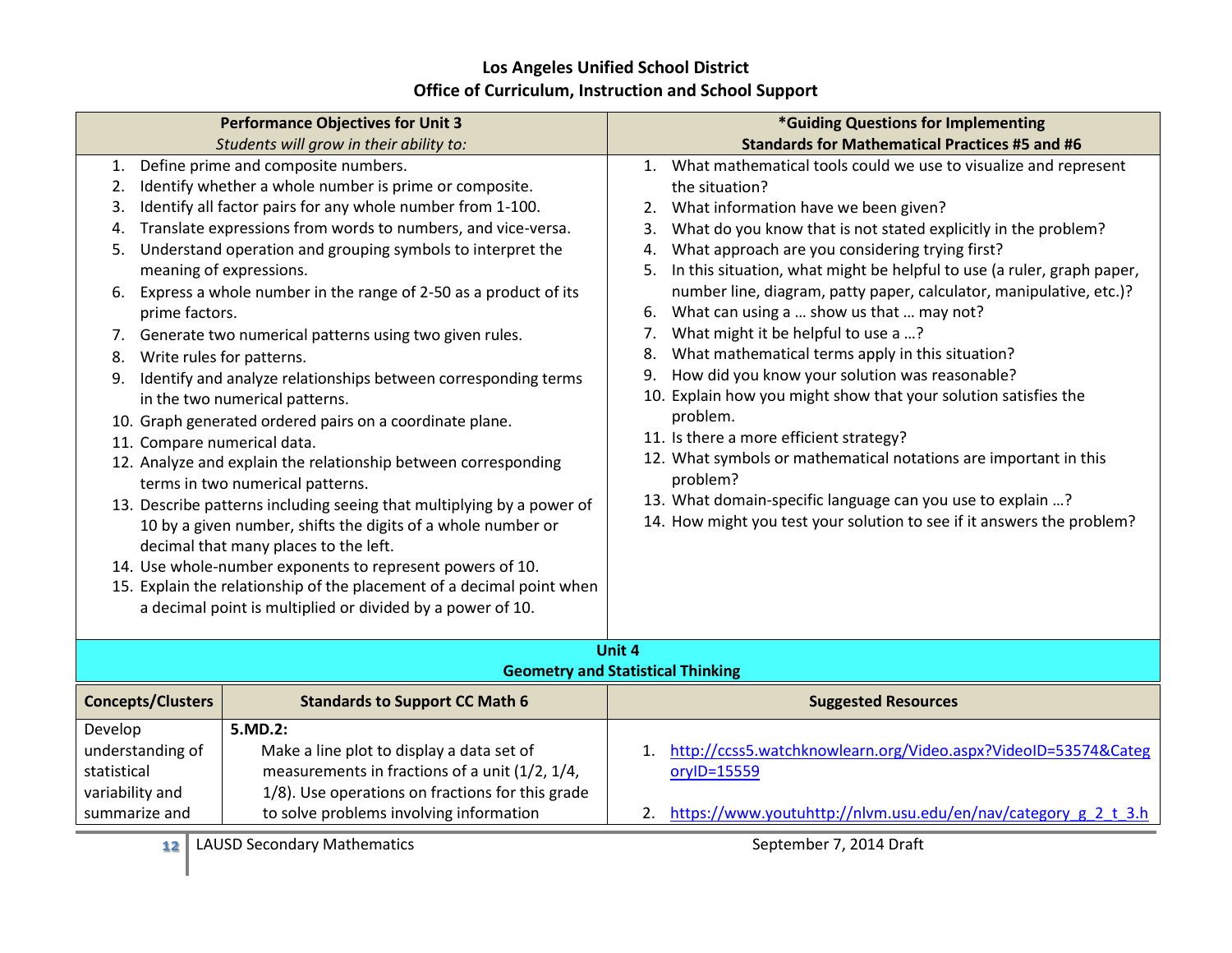| <b>Concepts/Clusters</b>   | <b>Standards to Support CC Math 6</b>                                                                                                                                                                                                 | <b>Suggested Resources</b>                                                                                                                                                                                   |
|----------------------------|---------------------------------------------------------------------------------------------------------------------------------------------------------------------------------------------------------------------------------------|--------------------------------------------------------------------------------------------------------------------------------------------------------------------------------------------------------------|
| describe<br>distributions. | presented in line plots. For example, given<br>different measurements of liquid in identical<br>beakers, find the amount of liquid each beaker<br>would contain if the total amount in all the<br>beakers were redistributed equally. | tmlbe.com/watch?feature=player_embedded&v=4smVBLi3DxU<br>https://www.youtube.com/watch?feature=player_embedded&v=fVs<br>3.<br>xYtXOIXg<br>http://www.internet4classrooms.com/common core/make line plo<br>4. |
|                            |                                                                                                                                                                                                                                       | t display data set measurement data fifth 5th grade math mat<br>hematics.htm                                                                                                                                 |
|                            |                                                                                                                                                                                                                                       | https://www.engageny.org/sites/default/files/resource/attachments<br>5.<br>/math-g5-m4-lessons-1-12.pdf                                                                                                      |
|                            |                                                                                                                                                                                                                                       | https://www.khanacademy.org/math/cc-fourth-grade-math/cc-4th-<br>6.<br>measurement-topic/cc-4th-data/e/interpreting-line-plots-with-<br>fraction-addition-and-subtraction                                    |
|                            |                                                                                                                                                                                                                                       | http://www.ixl.com/math/grade-5/interpret-line-plots<br>7.                                                                                                                                                   |
|                            |                                                                                                                                                                                                                                       | http://www.ixl.com/math/grade-5/create-line-plots<br>8.                                                                                                                                                      |
|                            |                                                                                                                                                                                                                                       | http://www.k-5mathteachingresources.com/support-<br>9.<br>files/fractionsonalineplot.pdf                                                                                                                     |
|                            |                                                                                                                                                                                                                                       | 10. https://www.illustrativemathematics.org/illustrations/1563                                                                                                                                               |
|                            |                                                                                                                                                                                                                                       | 11. http://www.k-5mathteachingresources.com/support-<br>files/sacksofflour.pdf                                                                                                                               |
|                            |                                                                                                                                                                                                                                       | 12. http://www.insidemathematics.org/assets/problems-of-the-<br>month/pick%20a%20pocket.pdf                                                                                                                  |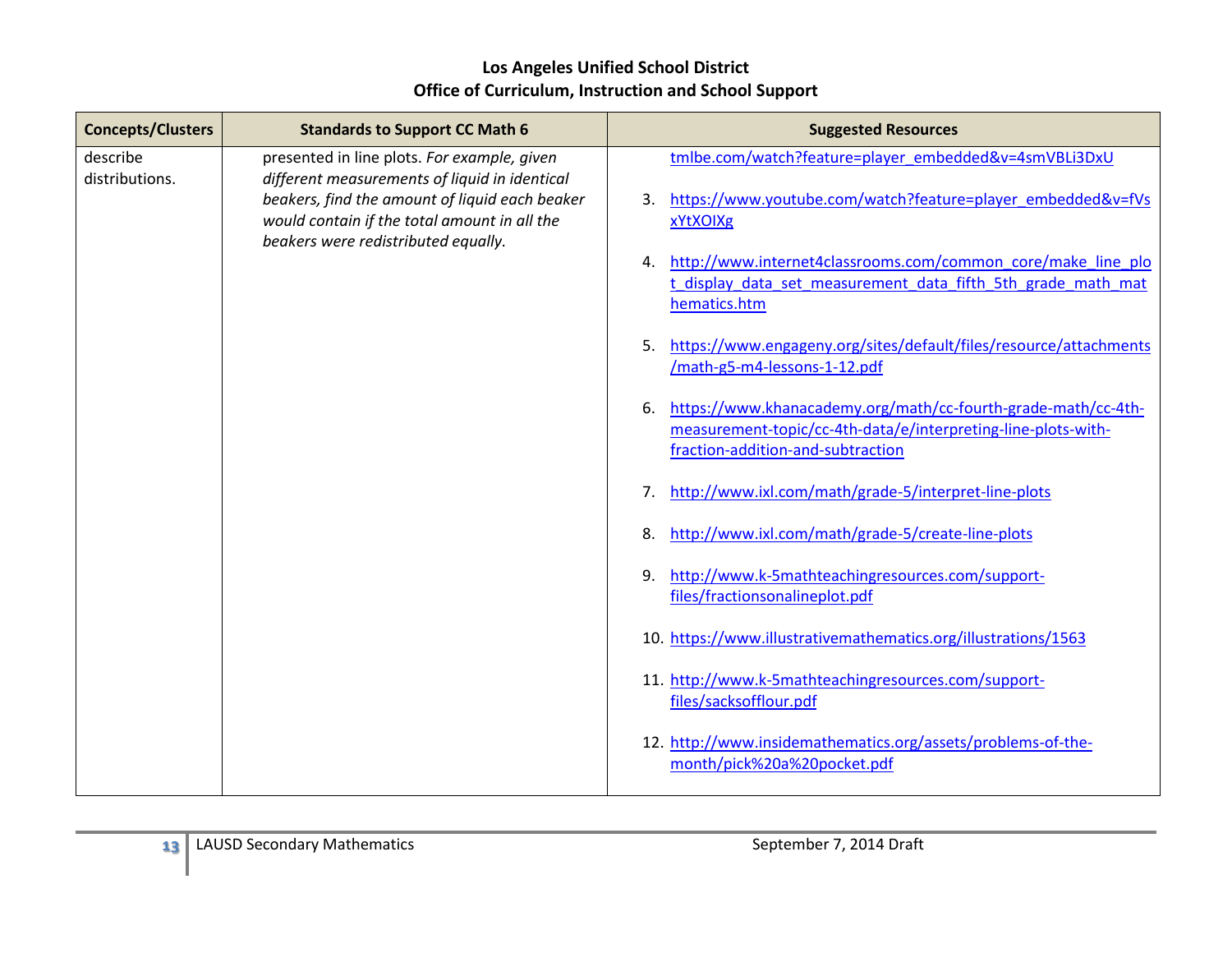| <b>Concepts/Clusters</b> | <b>Standards to Support CC Math 6</b>                                                   | <b>Suggested Resources</b>                                             |
|--------------------------|-----------------------------------------------------------------------------------------|------------------------------------------------------------------------|
| Solve real-world         | 4.MD.3:                                                                                 |                                                                        |
| and mathematical         | Apply the area and perimeter formulas for                                               | https://learnzillion.com/lessonsets/380-apply-formulas-for-area-<br>1. |
| problems                 | rectangles in real world and mathematical                                               | and-perimeter                                                          |
| involving area,          | problems. For example, find the width of a                                              |                                                                        |
| surface area, ad         | rectangular room given the area of the flooring                                         |                                                                        |
| volume.                  | and the length, by viewing the area formula as                                          | https://www.oercommons.org/browse/alignment/CCSS.Math.Conte<br>2.      |
|                          | a multiplication equation with an unknown                                               | nt.4.MD.A.3                                                            |
|                          | factor.                                                                                 |                                                                        |
|                          |                                                                                         | https://www.splashmath.com/common-core-math/fourth-<br>3.              |
|                          | 5.MD.5:                                                                                 | grade/measurement-and-data/3                                           |
|                          | Relate volume to the operations of                                                      |                                                                        |
|                          | multiplication and addition and solve real world                                        | https://www.illustrativemathematics.org/illustrations/1308<br>4.       |
|                          | and mathematical problems involving volume.                                             |                                                                        |
|                          |                                                                                         | https://learnzillion.com/lessonsets/365-relating-volume-to-the-<br>5.  |
|                          | Find the volume of a right rectangular<br>a.<br>prism with whole-number side lengths by | operations-of-multiplication-and-addition                              |
|                          | packing it with unit cubes, and show that                                               | https://learnzillion.com/lessonsets/284-understand-volume-as-an-<br>6. |
|                          | the volume is the same as would be                                                      | attribute-of-threedimensional-figures-measure-volume-by-counting-      |
|                          | found by multiplying the edge lengths,                                                  | unit-cubes-relate-volume-to-multiplication-and-addition                |
|                          | equivalently by multiplying the height by                                               |                                                                        |
|                          | the area of the base. Represent threefold                                               | https://grade5commoncoremath.wikispaces.hcpss.org/5.G.2<br>$7_{\cdot}$ |
|                          | whole-number products as volumes, e.g.,                                                 |                                                                        |
|                          | to represent the associative property of                                                | http://www.mathsolutions.com/documents/0-941355-48-9 L2.pdf<br>8.      |
|                          | multiplication.                                                                         |                                                                        |
|                          |                                                                                         | http://www.insidemathematics.org/assets/common-core-math-<br>9.        |
|                          | b.<br>Apply the formulas $V = I \times w \times h$ and $V = B$                          | tasks/granny%27s%20balloon%20trip.pdf                                  |
|                          | $\times$ h for rectangular prisms to find volumes                                       |                                                                        |
|                          | of right rectangular prisms with whole-                                                 | 10. http://www.opusmath.com/common-core-standards/5.g.2-               |
|                          | number edge lengths in the context of                                                   | represent-real-world-and-mathematical-problems-by-graphing-            |
|                          | solving real world and mathematical                                                     | points-in-the                                                          |
|                          | problems.                                                                               |                                                                        |
|                          |                                                                                         | 11. http://www.mathworksheetsland.com/5/29points/lesson.pdf            |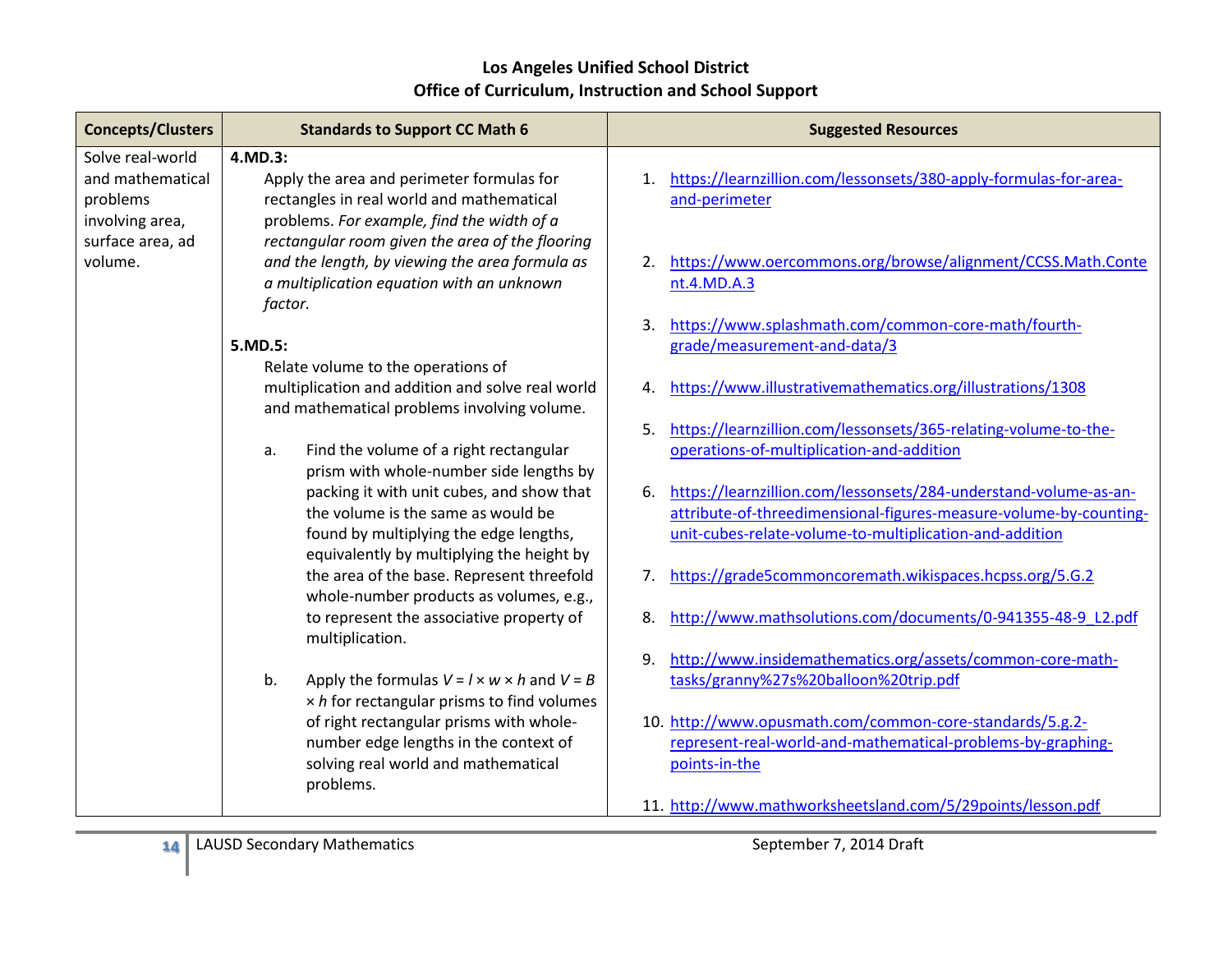| <b>Concepts/Clusters</b>                                                                                                                                                                                                                                                                                                                                                                          | <b>Standards to Support CC Math 6</b>                                                                                                                                                                                                                                                                                                                                                                                                                                     | <b>Suggested Resources</b>                                                                                                                                                                                                                                                                                                                                                                                  |
|---------------------------------------------------------------------------------------------------------------------------------------------------------------------------------------------------------------------------------------------------------------------------------------------------------------------------------------------------------------------------------------------------|---------------------------------------------------------------------------------------------------------------------------------------------------------------------------------------------------------------------------------------------------------------------------------------------------------------------------------------------------------------------------------------------------------------------------------------------------------------------------|-------------------------------------------------------------------------------------------------------------------------------------------------------------------------------------------------------------------------------------------------------------------------------------------------------------------------------------------------------------------------------------------------------------|
|                                                                                                                                                                                                                                                                                                                                                                                                   | Recognize volume as additive. Find<br>c.<br>volumes of solid figures composed of two<br>non-overlapping right rectangular prisms<br>by adding the volumes of the non-<br>overlapping parts, applying this technique<br>to solve real world problems.<br>5.G.2:<br>Represent real world and mathematical<br>problems by graphing points in the first<br>quadrant of the coordinate plane, and interpret<br>coordinate values of points in the context of the<br>situation. |                                                                                                                                                                                                                                                                                                                                                                                                             |
|                                                                                                                                                                                                                                                                                                                                                                                                   | <b>Examples of Essential Questions for Unit 4</b>                                                                                                                                                                                                                                                                                                                                                                                                                         | <b>Standards for Mathematical Practice</b>                                                                                                                                                                                                                                                                                                                                                                  |
| Why is the collection, organization, interpretation, and display of<br>1.<br>data important to finding a solution to a question?<br>Why is precision important when making a line plot to display a<br>2.<br>data set of measurements?<br>How does knowing that "B is the area of the base" help to<br>3.<br>remember the formula for a rectangular prism? A triangular<br>prism? Or, a cylinder? |                                                                                                                                                                                                                                                                                                                                                                                                                                                                           | 1. Make sense of problems and persevere in solving them.<br>Reason abstractly and quantitatively.<br>2.<br>Construct viable arguments and critique the reasoning of others.<br>3.<br>Model with mathematics.<br>4.<br>Use appropriate tools strategically.<br>5.<br>Attend to precision.<br>6.<br>Look for and make use of structure.<br>7.<br>Look for and express regularity in repeated reasoning.<br>8. |
|                                                                                                                                                                                                                                                                                                                                                                                                   | <b>Performance Objectives for Unit 4</b>                                                                                                                                                                                                                                                                                                                                                                                                                                  | *Guiding Questions for Implementing<br><b>Standards for Mathematical Practices #7 and #8</b>                                                                                                                                                                                                                                                                                                                |
|                                                                                                                                                                                                                                                                                                                                                                                                   | Students will grow in their ability to:                                                                                                                                                                                                                                                                                                                                                                                                                                   |                                                                                                                                                                                                                                                                                                                                                                                                             |
|                                                                                                                                                                                                                                                                                                                                                                                                   | 1. Make a line plot to display a data set of measurements in                                                                                                                                                                                                                                                                                                                                                                                                              | What observations have you made about ?<br>1.                                                                                                                                                                                                                                                                                                                                                               |
| fractions of a unit.                                                                                                                                                                                                                                                                                                                                                                              | 2. Solve problems involving data from line plots.                                                                                                                                                                                                                                                                                                                                                                                                                         | What do you notice when ?<br>2.<br>3. What parts of the problem might you eliminate?                                                                                                                                                                                                                                                                                                                        |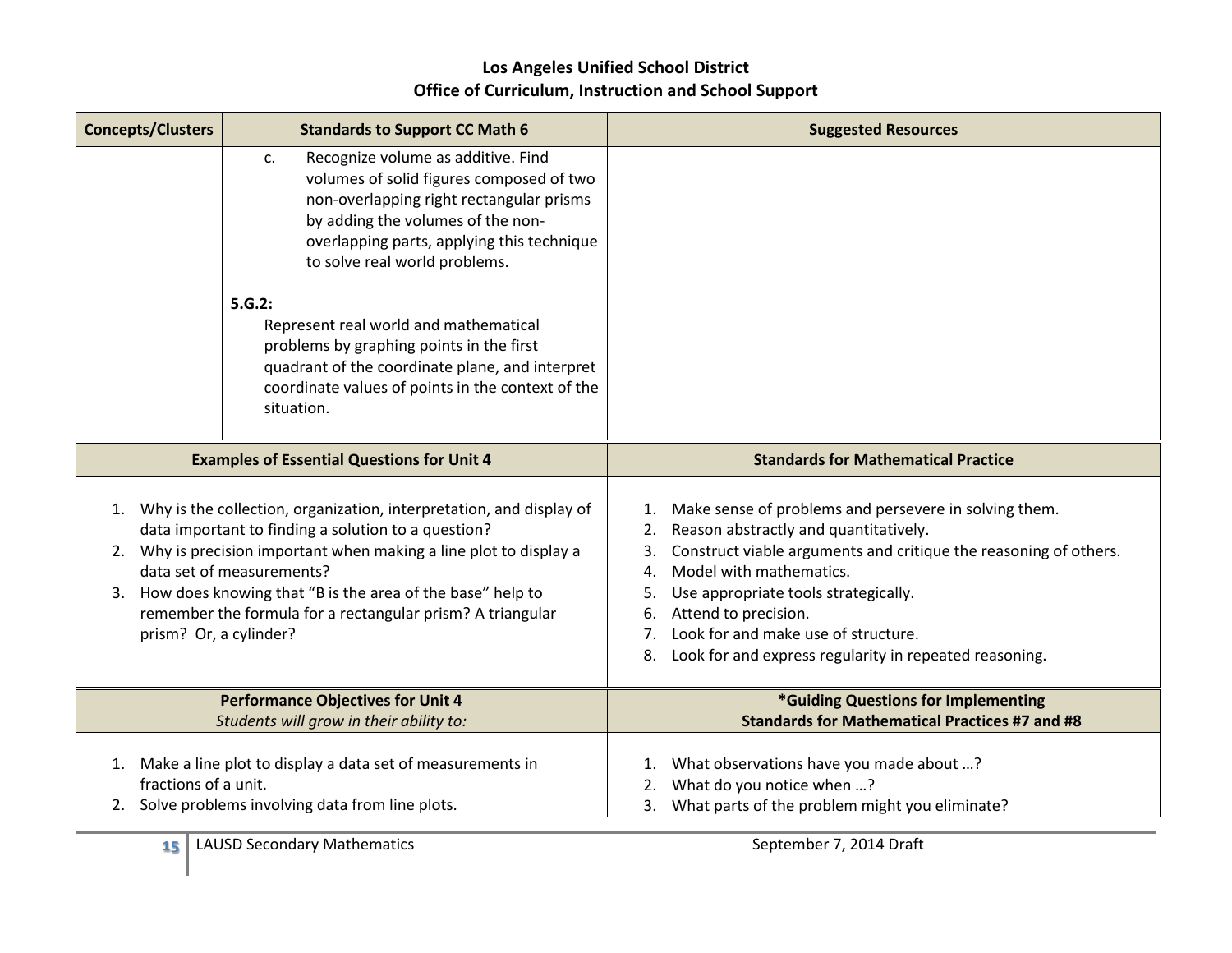|    | <b>Performance Objectives for Unit 4</b>                                              |    | *Guiding Questions for Implementing                                        |
|----|---------------------------------------------------------------------------------------|----|----------------------------------------------------------------------------|
|    | Students will grow in their ability to:                                               |    | <b>Standards for Mathematical Practices #7 and #8</b>                      |
| 3. | Provide verbal summaries for the area and perimeter of                                |    | 4. How would you know if  makes a pattern?                                 |
|    | rectangles.                                                                           |    | 5. What useful ideas have we learned before that come in handy when        |
| 4. | Solve multi-step, real world math problems                                            |    | solving this problem?                                                      |
| 5. | Create arrays to model the area and perimeter of rectangles.                          | 6. | How does this relate to ?                                                  |
| 6. | Use arrays to find the area and perimeter of rectangular shapes in<br>the real world. |    | In what ways might this problem connect to other mathematical<br>concepts? |
| 7. | Identify right rectangular prisms.                                                    |    | 8. Will the same strategy work in other situations?                        |
| 8. | Find the volumes of right rectangular prisms by multiplying the                       |    | 9. Is this always true, sometimes true, or never?                          |
|    | dimensions.                                                                           |    | 10. How would you prove that ?                                             |
| 9. | Decompose 3-dimensional figures into right rectangular prisms to                      |    | 11. What is happening in this situation?                                   |
|    | find its' volume.                                                                     |    | 12. Could we make a mathematical rule for ?                                |
|    | 10. Know that 'B', is the area of the base.                                           |    | 13. What mathematical consistencies do you notice?                         |
|    | 11. Use this information to solve real world problems.                                |    | 14. What predictions or generalizations can this pattern support?          |

\*NOTE: The *Guiding Questions for Implementing Standards for Mathematical Practices* should be used throughout ALL units and are not exclusive to any particular unit.

#### **TOOLS TO ENGAGE KINESTHETIC AND VISUAL LEARNERS**

The following are a just a few hands-on manipulatives to engage and support the learning for our kinesthetic and visual learners.

| <b>Base Ten Materials</b>                                              | <b>Transparent Counters</b>                                           |
|------------------------------------------------------------------------|-----------------------------------------------------------------------|
| Geoboards                                                              | <b>Two-Colored Counters</b>                                           |
| Cube-a-links                                                           | Color Tiles                                                           |
| Pattern Blocks                                                         | Algebra Tiles                                                         |
| <b>Attribute Blocks</b>                                                | <b>Assorted Number Dice</b>                                           |
| Cuisenaire Rods                                                        | <b>Balances</b>                                                       |
| <b>Fraction Circles</b>                                                | Colored Wooden Cubes                                                  |
| <b>Fraction Pattern Blocks</b>                                         | Geometric Solids (cones, cubes, pyramids, prisms, cylinders, spheres) |
| Geometric Shapes (Shapes including pentagons, hexagons, octagons,      | <b>Hundred Number Wall Chart</b>                                      |
| triangles, parallelograms, squares, circles, half-circles, trapezoids) | Miras                                                                 |
| <b>Plastic Polygon Shapes</b>                                          | Money Kits                                                            |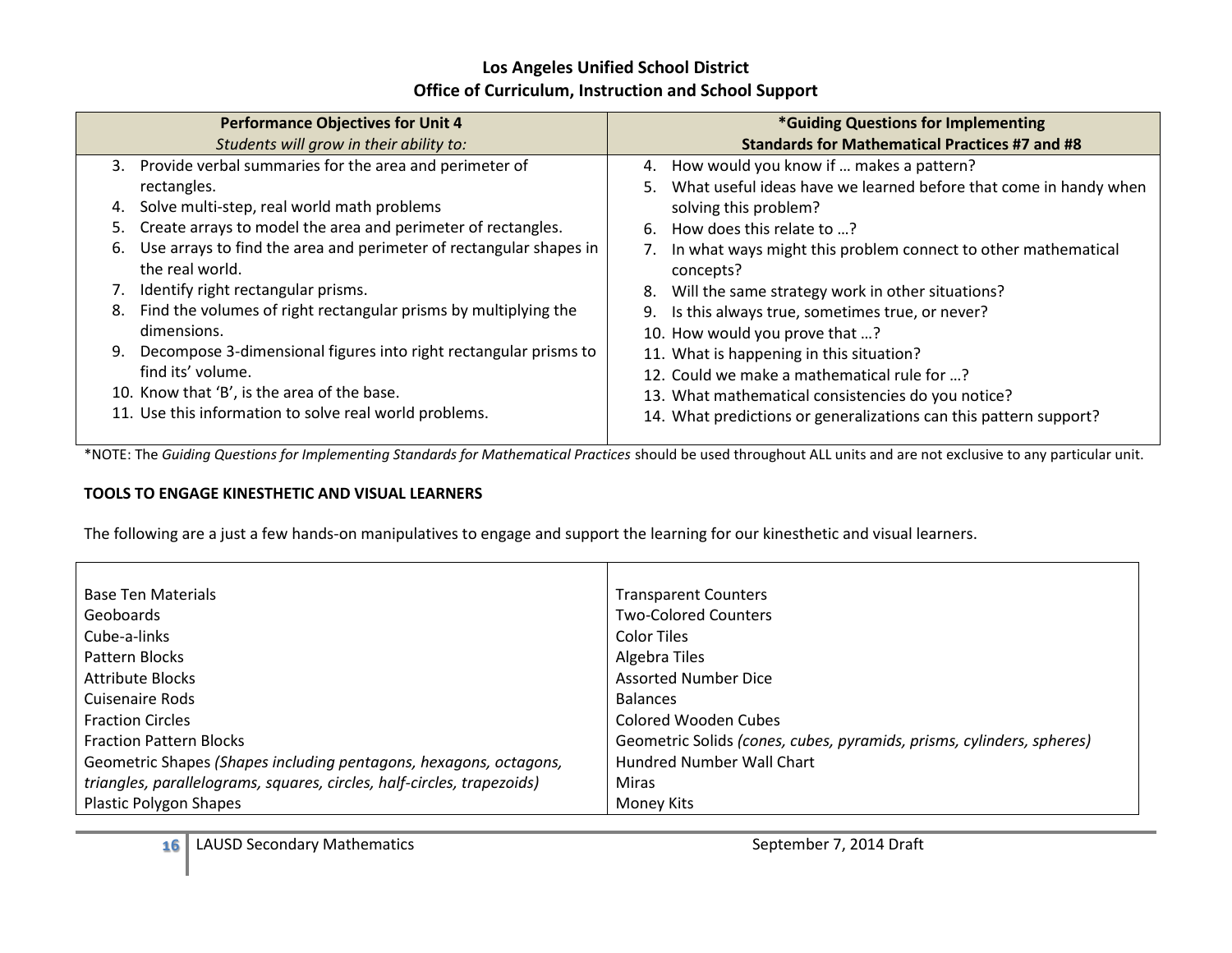| Tangrams | Non-Linking Centimeter Cubes (1-cm cubes) |
|----------|-------------------------------------------|
|          |                                           |

#### **INSTRUCTIONAL STRATEGIES FOR IMPLEMENTING THE STANDARDS FOR MATHEMATICAL PRACTICES**

The following instructional strategies represent just a short list of strategies recommended to ensure student engagement with the Standards for Mathematical Practices, as well as the Common Core College and Career Readiness Anchor Standards for Literacy (Reading, Writing, Speaking, and Listening).

| <b>Instructional Strategies</b>   | <b>Description</b>                                                                                                                                                                                                                                                                                    |
|-----------------------------------|-------------------------------------------------------------------------------------------------------------------------------------------------------------------------------------------------------------------------------------------------------------------------------------------------------|
| <b>Activating Prior Knowledge</b> | Activating Prior Knowledge allows students to connect concepts learned previously to content being taught at the time. This                                                                                                                                                                           |
| 1.                                | strategy ensures coherence throughout the course.                                                                                                                                                                                                                                                     |
| Carousel<br>2.                    | Carousel allows for students to collaborate on a particular problem in groups of 3-4. Students take turns with working on a<br>problem, passing it around, round-robin style as they add to solving the problem, while checking the work of others<br>throughout the process.                         |
| 3.<br>Corners                     | The Corners strategy works by having students select from four options (which are posted in each of the corners of the<br>room). Once students have chosen their corners, they may be asked to defend their choice and listen to their peers'<br>reasons for choosing a particular option, or corner. |
| <b>Error Analysis</b>             | This strategy calls for students to analyze a problem that has been solved incorrectly. They must work with a partner to                                                                                                                                                                              |
| 4.                                | figure it out, discuss their findings, write the correct solution, and write a few paragraphs on their process and thinking.                                                                                                                                                                          |
| 5.                                | Exit Tickets help students synthesize the learning of the day's lesson. These can be simple questions or quick-writes for                                                                                                                                                                             |
| <b>Exit Tickets</b>               | students to submit at the end of the period.                                                                                                                                                                                                                                                          |
| Multiple Representations          | This strategy allows students to create multiple representations in the form of pictures, tables, graphs, equations, formulas,                                                                                                                                                                        |
| 6.                                | and other models to analyze and interpret data and/or other information.                                                                                                                                                                                                                              |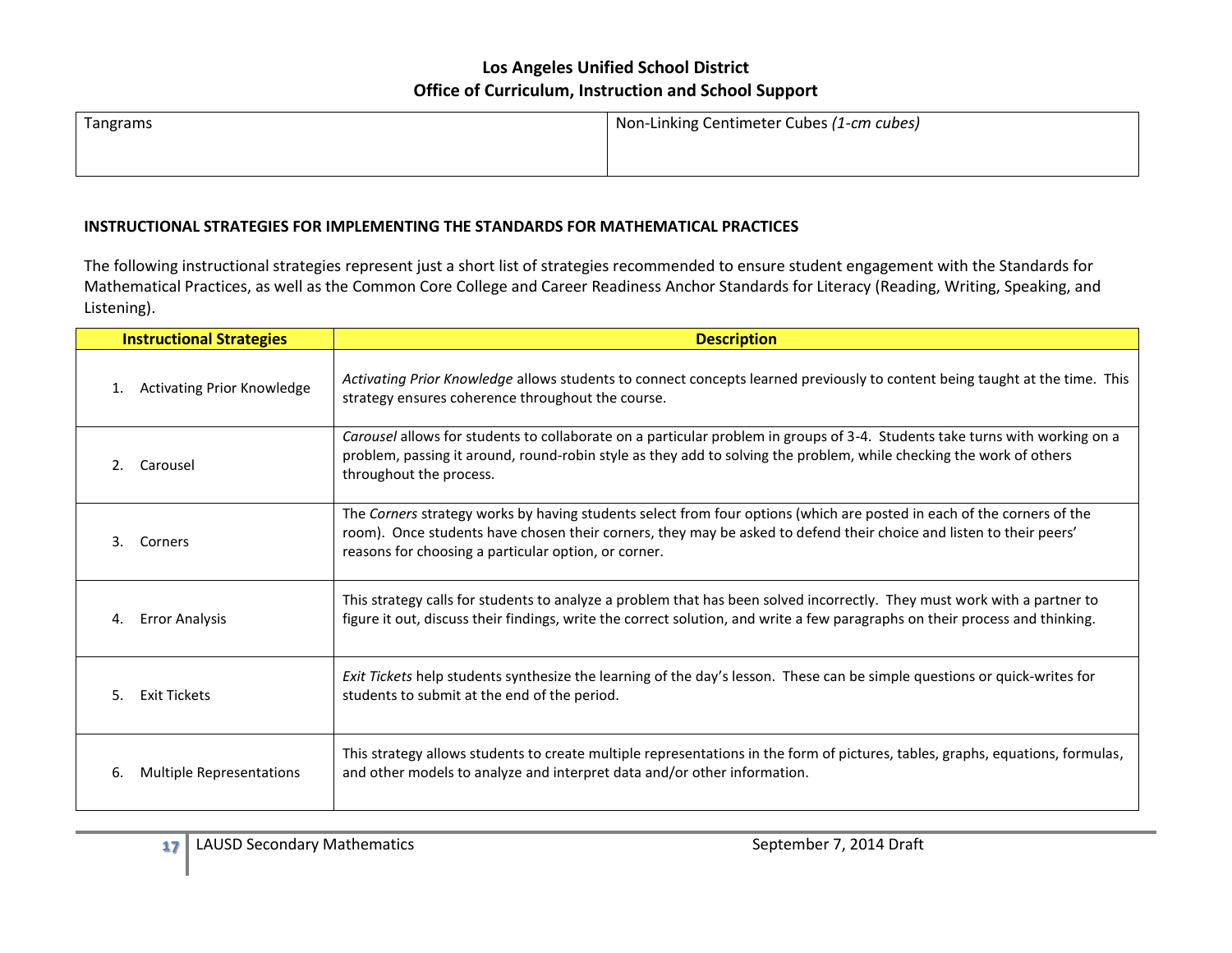| <b>Instructional Strategies</b>   |                                                                                                                                                                                                                                                                                                                    | <b>Description</b>                                                                                                                                                                                                                                                                            |  |
|-----------------------------------|--------------------------------------------------------------------------------------------------------------------------------------------------------------------------------------------------------------------------------------------------------------------------------------------------------------------|-----------------------------------------------------------------------------------------------------------------------------------------------------------------------------------------------------------------------------------------------------------------------------------------------|--|
| <b>Poster Presentations</b><br>7. | Students use large flip chart paper (during any stage of instruction) to collaborate, provide visuals, and solve problems.<br>After each group is done creating posters, they may present them to the larger group or conduct a "gallery walk" to see<br>each group's findings.                                    |                                                                                                                                                                                                                                                                                               |  |
| Questioning the Text<br>8.        | This strategy allows students to question the text, the problem or the situation. They can annotate and collaborate to incite<br>discourse in the classroom.                                                                                                                                                       |                                                                                                                                                                                                                                                                                               |  |
|                                   | Sentence Starters give students a structure for sharing their thoughts and ideas and guide accountable talk. Examples for<br>use include:                                                                                                                                                                          |                                                                                                                                                                                                                                                                                               |  |
| Sentence Frames<br>q              | I think the best way to solve this problem is<br>I would not solve it this way because<br>I (agree/disagree) because<br>I don't think that will work because<br>I tried  I think  will happen.<br>I solved the problem like this because<br>What if we tried<br>I have another approach to the problem. What about | I understand what you are saying, but what about<br>Now I understand  because<br>I agree with  because<br>At first, I though  but, now I think<br>I agree with  because<br>What I hear you saying is<br>I don't understand  but, I do understand<br>Another approach to this problem could be |  |
| 10. Think Alouds                  | In Think Alouds, students orally dictate their thought process to show their comprehension of a problem, text or situation. It<br>helps when trying to make sense of problems and considering different access points to solving a problem.                                                                        |                                                                                                                                                                                                                                                                                               |  |
| 11. Think-Pair-Share              | Students engage in Think-Pair-Share by initially thinking about a problem or situation independently, then pair up with a<br>classmate to share their thoughts or ideas.                                                                                                                                           |                                                                                                                                                                                                                                                                                               |  |
| 12. Think-Ink-Pair-Share          | An alternative to Think-Pair-Share is Think-Ink-Pair-Share which allows students to think independently, write their thoughts<br>on paper, and then pair up with a partner to share their thoughts.                                                                                                                |                                                                                                                                                                                                                                                                                               |  |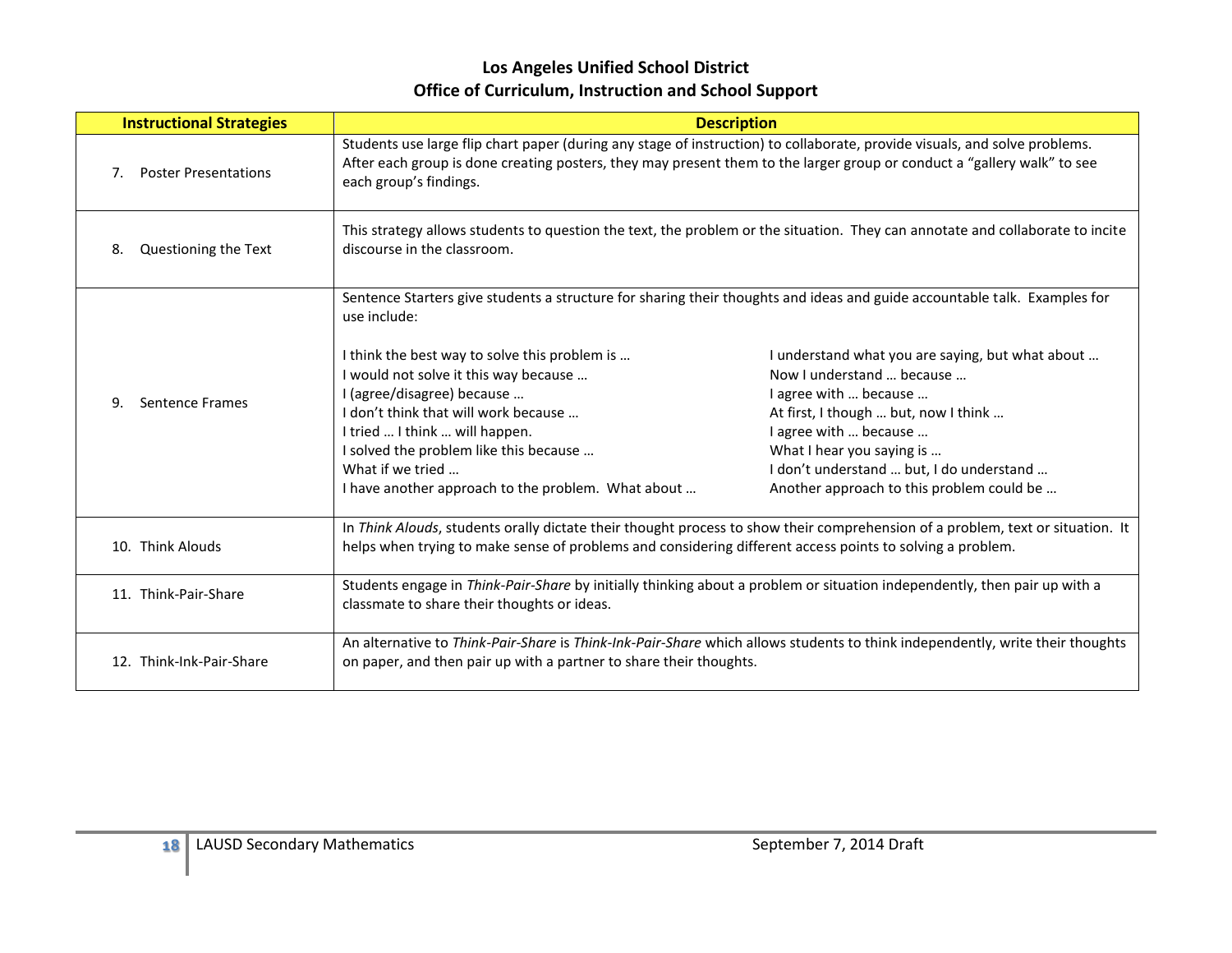#### **SAMPLE TASKS TO SUPPORT CC MATH 6**

The following are a few examples to help support student learning in this course. These examples are not meant to be exhaustive, but are representative of the types of tasks that should be afforded to students enrolled in the course.

| <b>Sample Tasks to Support Common Core Math 6 Tutorial Lab</b>                                                                                         |                                                                                                                                          |
|--------------------------------------------------------------------------------------------------------------------------------------------------------|------------------------------------------------------------------------------------------------------------------------------------------|
| Sample Task #1: Fractions, Decimals, and Percents                                                                                                      | Sample Task #2: Area and Perimeter                                                                                                       |
| Task:                                                                                                                                                  | Task:                                                                                                                                    |
| Shade 8 of the small squares in the rectangle shown<br>below. Then, determine the fraction, decimal, and<br>percent represented by the shaded squares. | 1. The perimeter of this rectangle is $2(5 + 2) = 14$<br>inches. The area of this rectangle is $2 \times 5 = 10$ .                       |
|                                                                                                                                                        | 2 inches                                                                                                                                 |
|                                                                                                                                                        | 5 inches<br>Draw a diagram of a rectangle with the same<br>a)<br>perimeter, but a larger area. Write down the area<br>of your rectangle. |
| Using the diagram above, explain how to determine each<br>of the following:<br>The fractional part of the shaded area<br>1.                            | b) Draw a diagram of a rectangle with the same<br>perimeter, but a smaller area. Write down the<br>area of your rectangle.               |
| The decimal part of the shaded area<br>2.                                                                                                              | The perimeter of this rectangle is 22 inches. The<br>2.<br>area of this rectangle is 24 square inches.                                   |
| The percentage part of the shaded area<br>3.                                                                                                           | 3 inches                                                                                                                                 |
|                                                                                                                                                        | 8 inches                                                                                                                                 |
| Source: Adapted from LAUSD MIG, Concept Task Grade 6                                                                                                   | a) Is it possible to draw a rectangle with the<br>same area as the one above, but with a larger<br>perimeter? Explain your reasoning.    |
|                                                                                                                                                        | Is it possible to draw a rectangle with the<br>b)<br>same area, but a smaller perimeter? Explain                                         |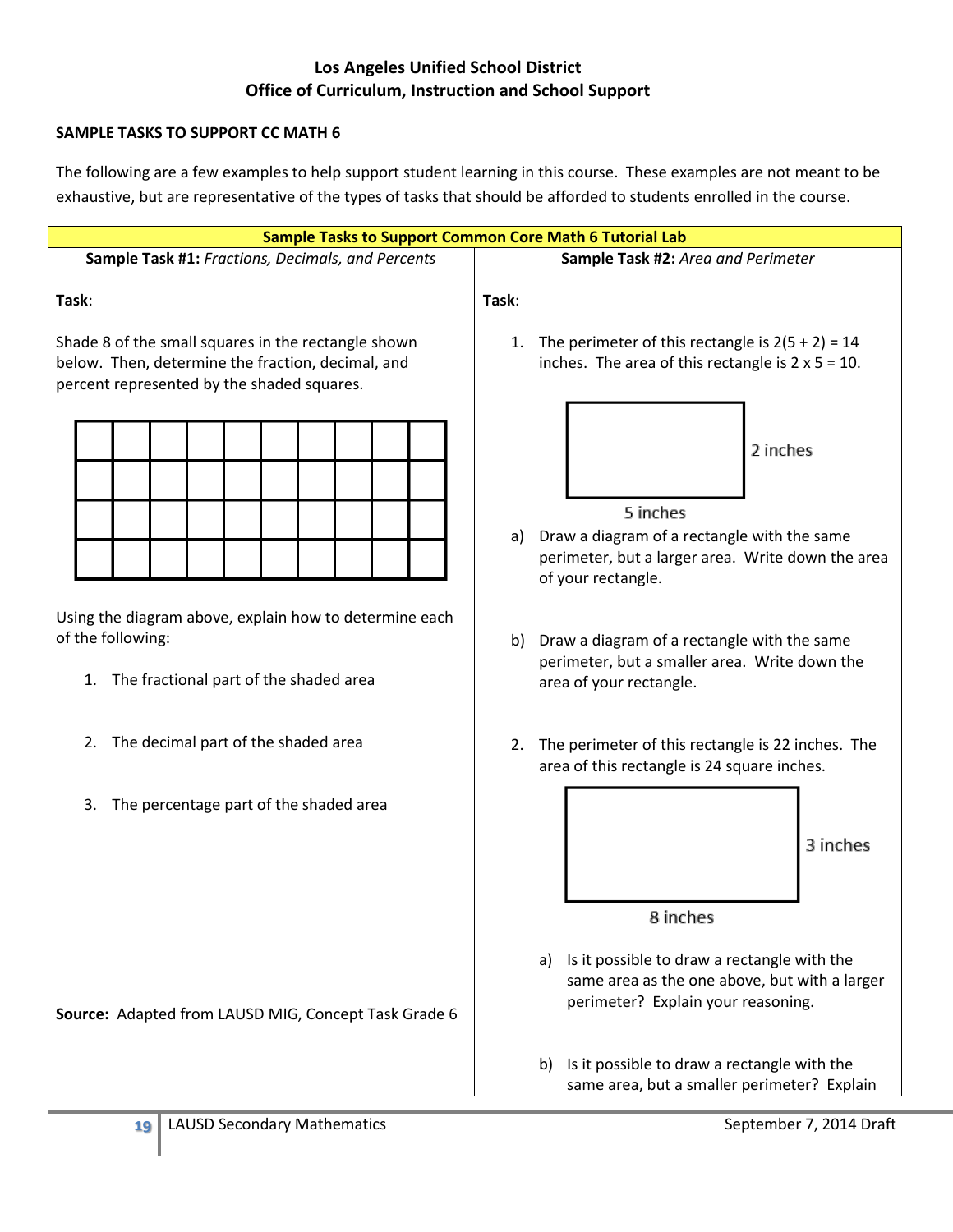| <b>Sample Tasks to Support Common Core Math 6 Tutorial Lab</b>                                                                                                                |                                                                                                                                                                       |  |
|-------------------------------------------------------------------------------------------------------------------------------------------------------------------------------|-----------------------------------------------------------------------------------------------------------------------------------------------------------------------|--|
|                                                                                                                                                                               | your reasoning.                                                                                                                                                       |  |
|                                                                                                                                                                               | Source: Adapted from MARS Tasks (Grade 6)                                                                                                                             |  |
| Sample Task #3: Pick Any Three                                                                                                                                                | Sample Task #4: Summer Vacation                                                                                                                                       |  |
| Task:                                                                                                                                                                         | Task:                                                                                                                                                                 |  |
| Pick any 3-digit number where not all the digits are equal.<br>Order the digits from highest to lowest to create the<br>largest number. Next, order the digits from lowest to | It is summer vacation and you can go to the museum more<br>often. The rates change for a summer special.                                                              |  |
| highest to create the smallest number. Find the positive<br>difference between the two numbers.<br>Investigate                                                                | <b>Museum Summer Rate Plans</b>                                                                                                                                       |  |
| different solutions you find. Are there any patterns? If so,                                                                                                                  | Plan A: Pay \$ 2.75 per person to visit the museum.                                                                                                                   |  |
| what patterns did you find?<br>1. Complete the same process for two different<br>numbers. Would two different 3-digit numbers                                                 | Plan B: Monthly membership is \$7.50 for each person,<br>but you can go as many times as you like during the<br>month.                                                |  |
| produce the same solution (difference) when<br>following the process?                                                                                                         | Plan C: A family membership for a month is \$15.25.<br>Everyone in your family can go as often as they like for<br>a month.                                           |  |
| 2. What can you predict about the solutions                                                                                                                                   |                                                                                                                                                                       |  |
| (differences) in terms of specific digits (hundreds,<br>tens, ones)?                                                                                                          | If you and your brother want to go to the museum eight<br>times during the three months of summer, which one plan                                                     |  |
| 3. What other relationships are there between the<br>digits?                                                                                                                  | should you use and when should you go to save the most<br>money?                                                                                                      |  |
| Explain your findings.<br>4.                                                                                                                                                  | What if you can't go as you originally planned? What<br>other plans might you use? State when you would attend<br>and the best plan(s) to use. Explain your thinking. |  |
| Source:<br>Problem of the Month from www.insidemathematics.org                                                                                                                | Source:<br>Problem of the Month from www.insidemathematics.org                                                                                                        |  |